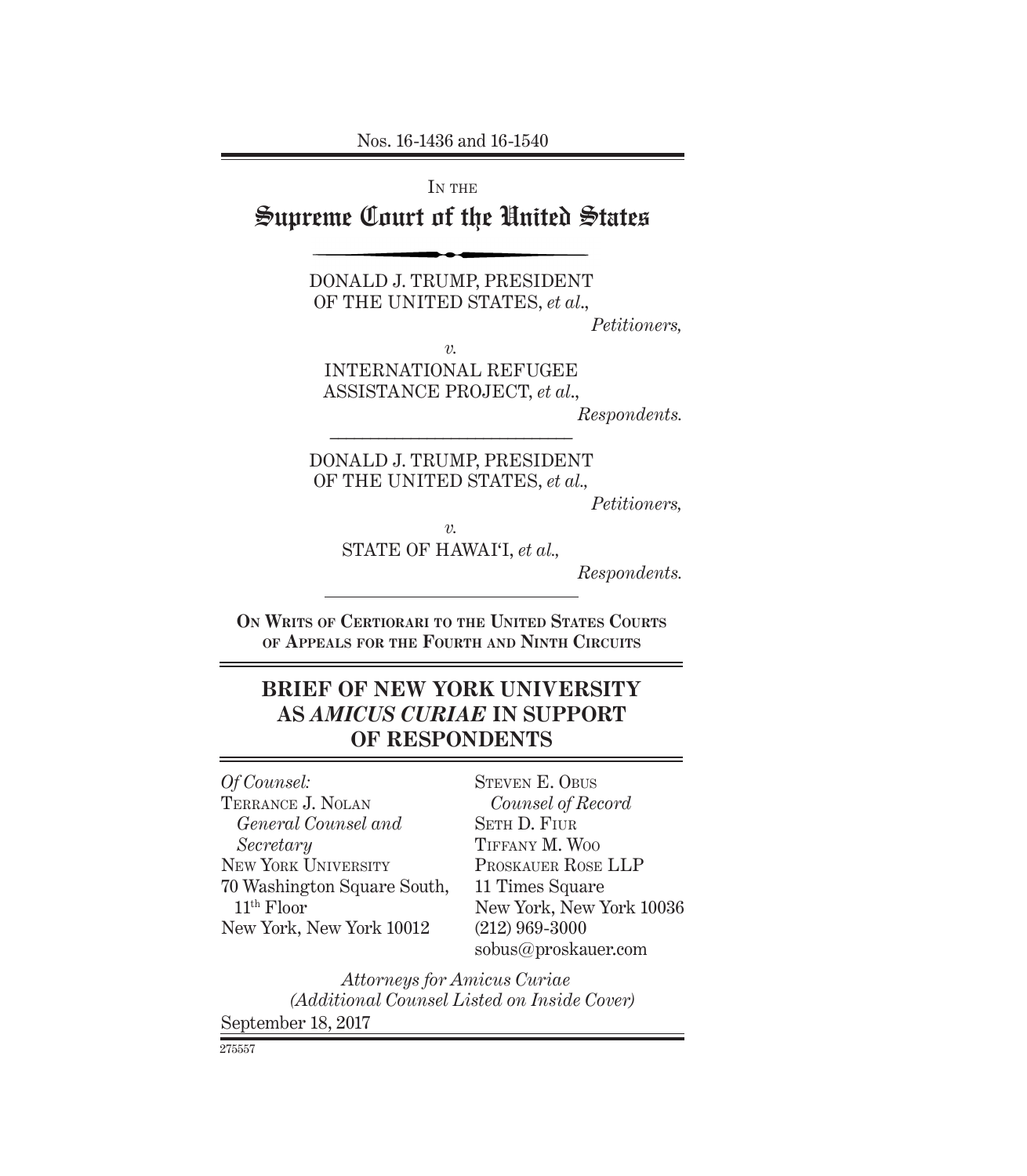Lary A. Rappaport Proskauer Rose LLP 2049 Century Park East,  $32^{\rm nd}$  Floor Los Angeles, California 90067 (310) 557-2900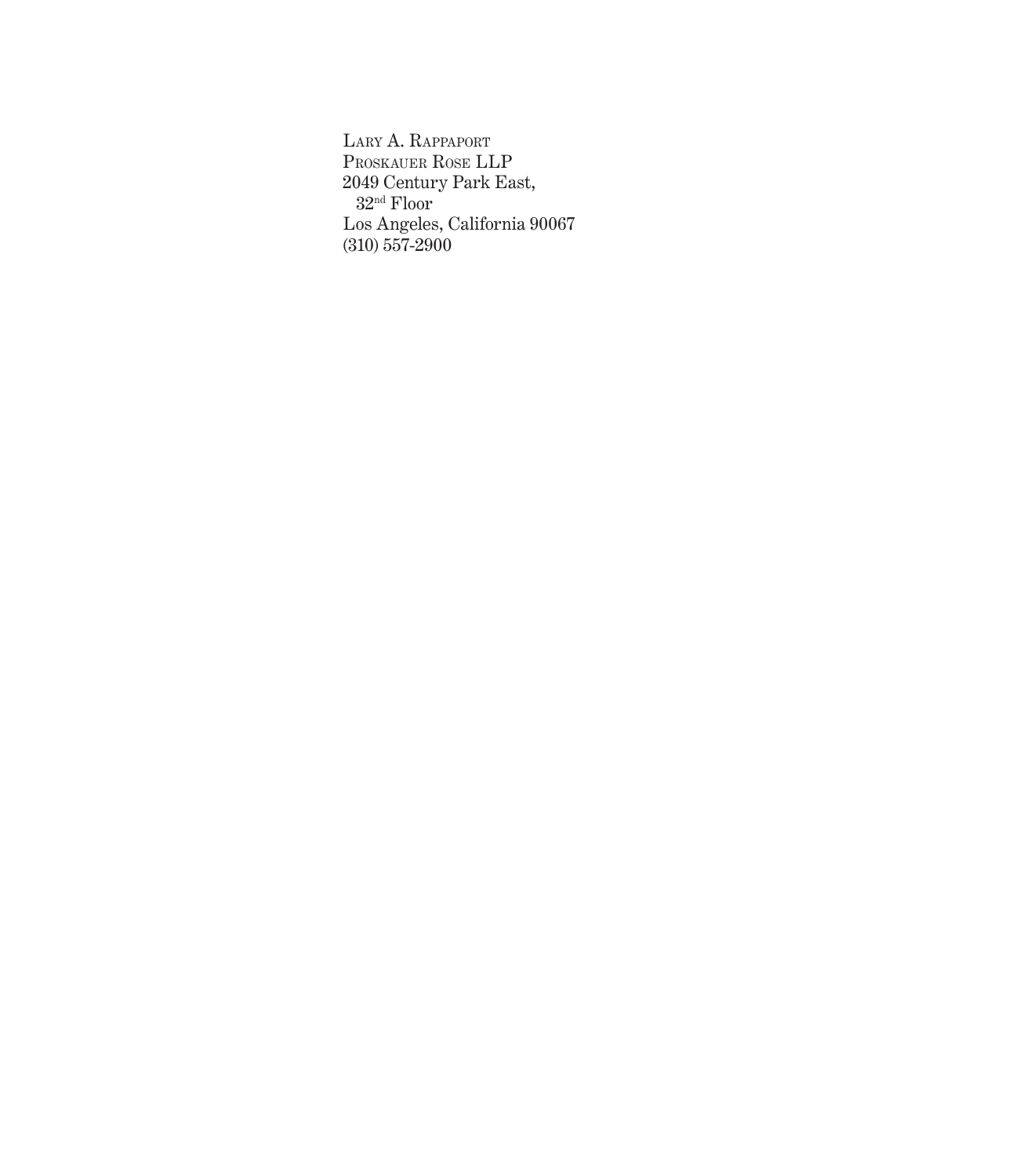## **TABLE OF CONTENTS**

|    | Page                                                                                                                                                                      |
|----|---------------------------------------------------------------------------------------------------------------------------------------------------------------------------|
|    | TABLE OF CONTENTS                                                                                                                                                         |
|    | TABLE OF CITED AUTHORITIES iii                                                                                                                                            |
|    | INTEREST OF AMICUS CURIAE 1                                                                                                                                               |
|    | <b>INTRODUCTION AND SUMMARY</b><br>OF THE ARGUMENT. 2                                                                                                                     |
|    |                                                                                                                                                                           |
| L. | A Diverse International Community is<br>Critical to NYU's Identity and Mission 3                                                                                          |
|    | II. The Executive Order Significantly<br>Harms NYU and Its Constituents 7                                                                                                 |
|    | III. The Executive Order Has the Same<br>Unlawful Policy Outcomes as Its<br>Predecessor, In Violation of the Constitution<br>and the Immigration and Nationality Act $15$ |
|    | A. The Executive Order Violates the<br>Establishment Clause15                                                                                                             |
|    | B. The Immigration and Nationality<br>Act Limits Executive Authority to<br>Engage in Discriminatory Conduct $\dots$ 19                                                    |

*i*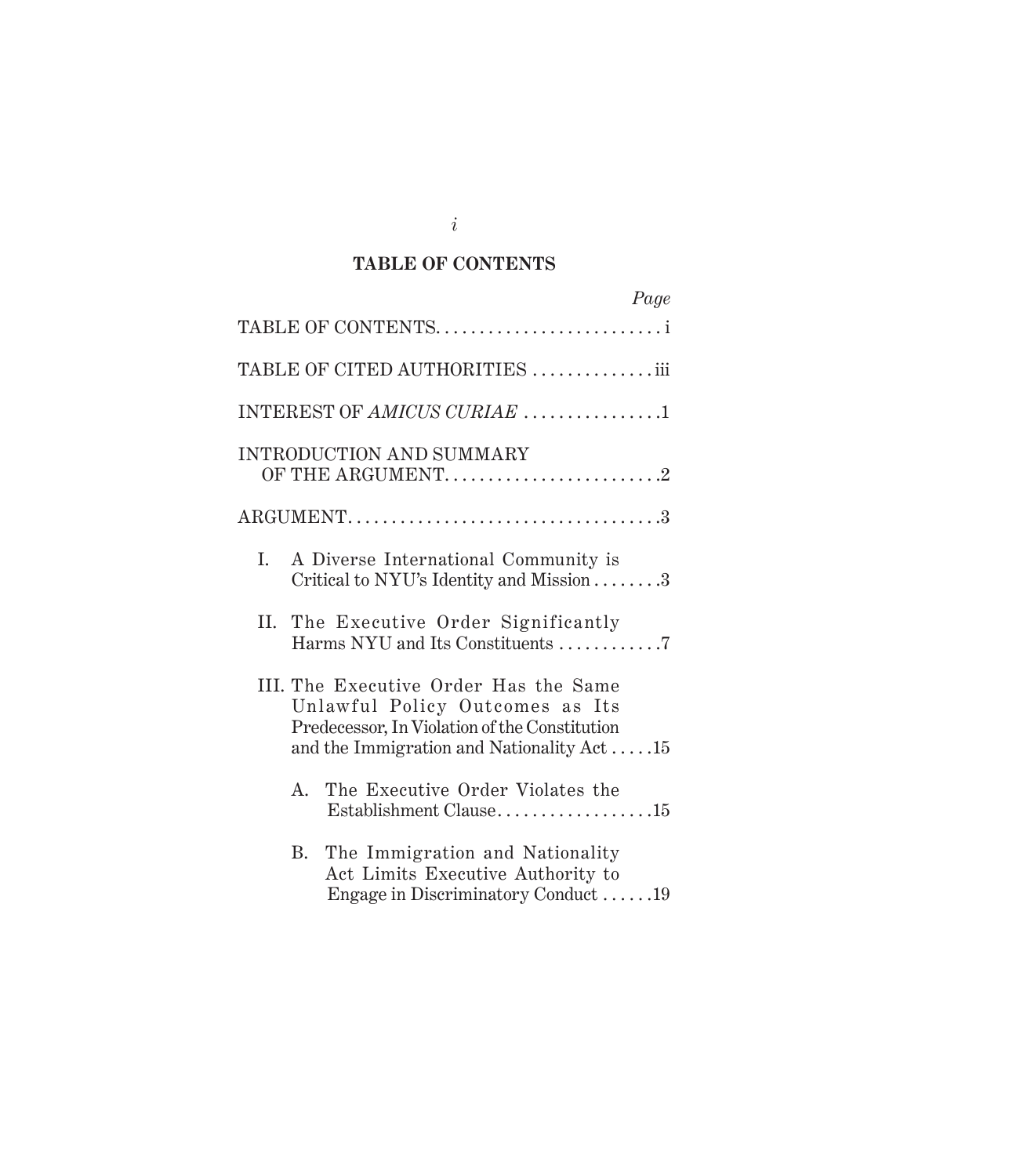# *Table of Contents*

| Page                                                                                  |
|---------------------------------------------------------------------------------------|
| C. The Executive Order's Text and History<br>Reveal that the Executive Order Violates |
| the Constitution and the INA $\ldots \ldots \ldots 22$                                |
|                                                                                       |

*ii*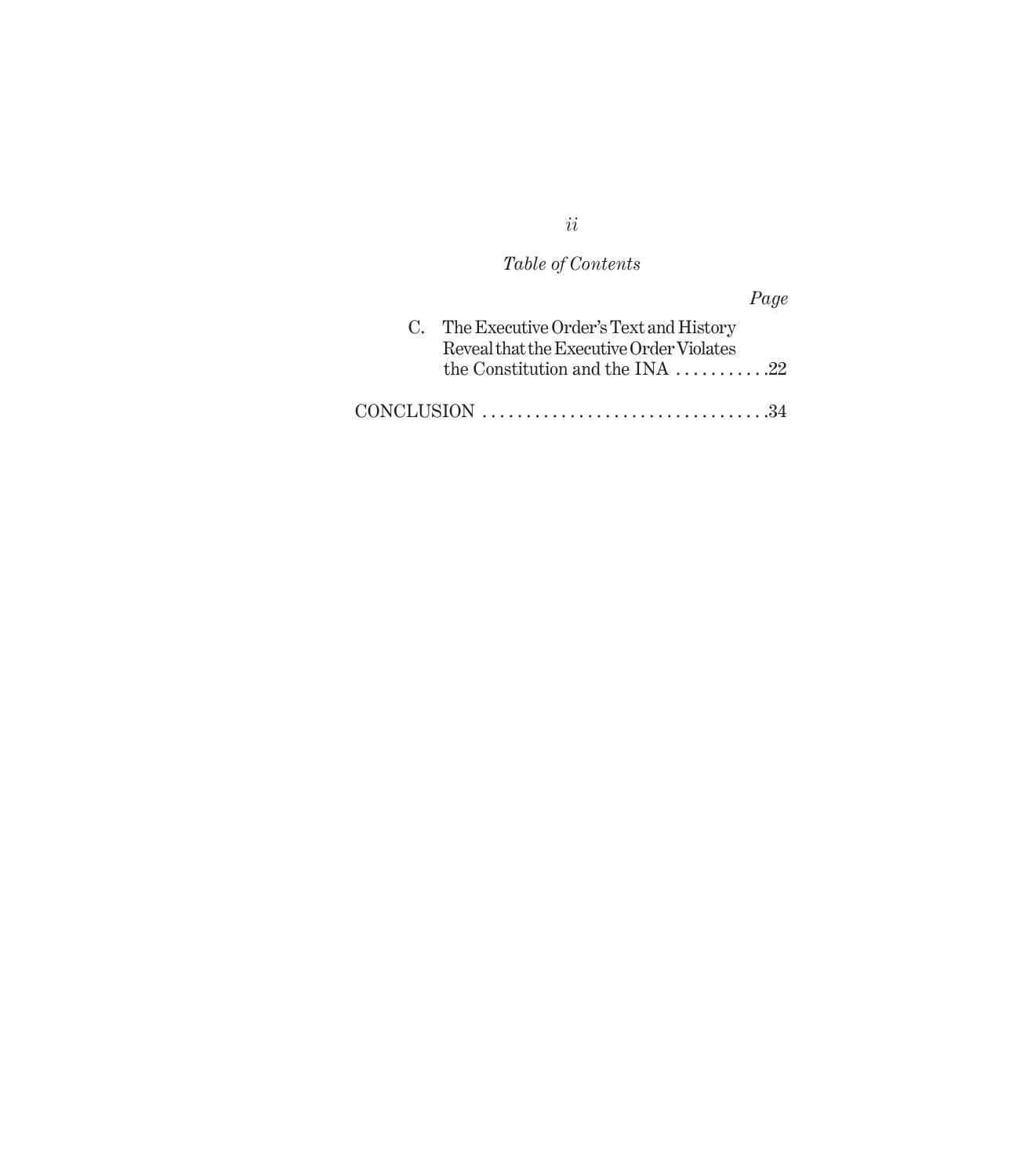## **TABLE OF CITED AUTHORITIES**

| ,,,<br>י<br>r. |
|----------------|
|----------------|

| Cases                                                              |
|--------------------------------------------------------------------|
| Am. Acad. of Religion v. Napolitano,                               |
| Arce v. Douglas,<br>793 F.3d 968 (9th Cir. 2015) 16                |
| Bery v. City of N.Y.,                                              |
| Bolling v. Sharpe,                                                 |
| Boumediene v. Bush,                                                |
| Cardenas v. United States,                                         |
| Church of Lukumi Babalu Aye, Inc. v. Hialeah,                      |
| Clark v. Jeter,                                                    |
| Cty. of Allegheny $v$ .<br><b>ACLU</b> Greater Pittsburgh Chapter, |

*iii*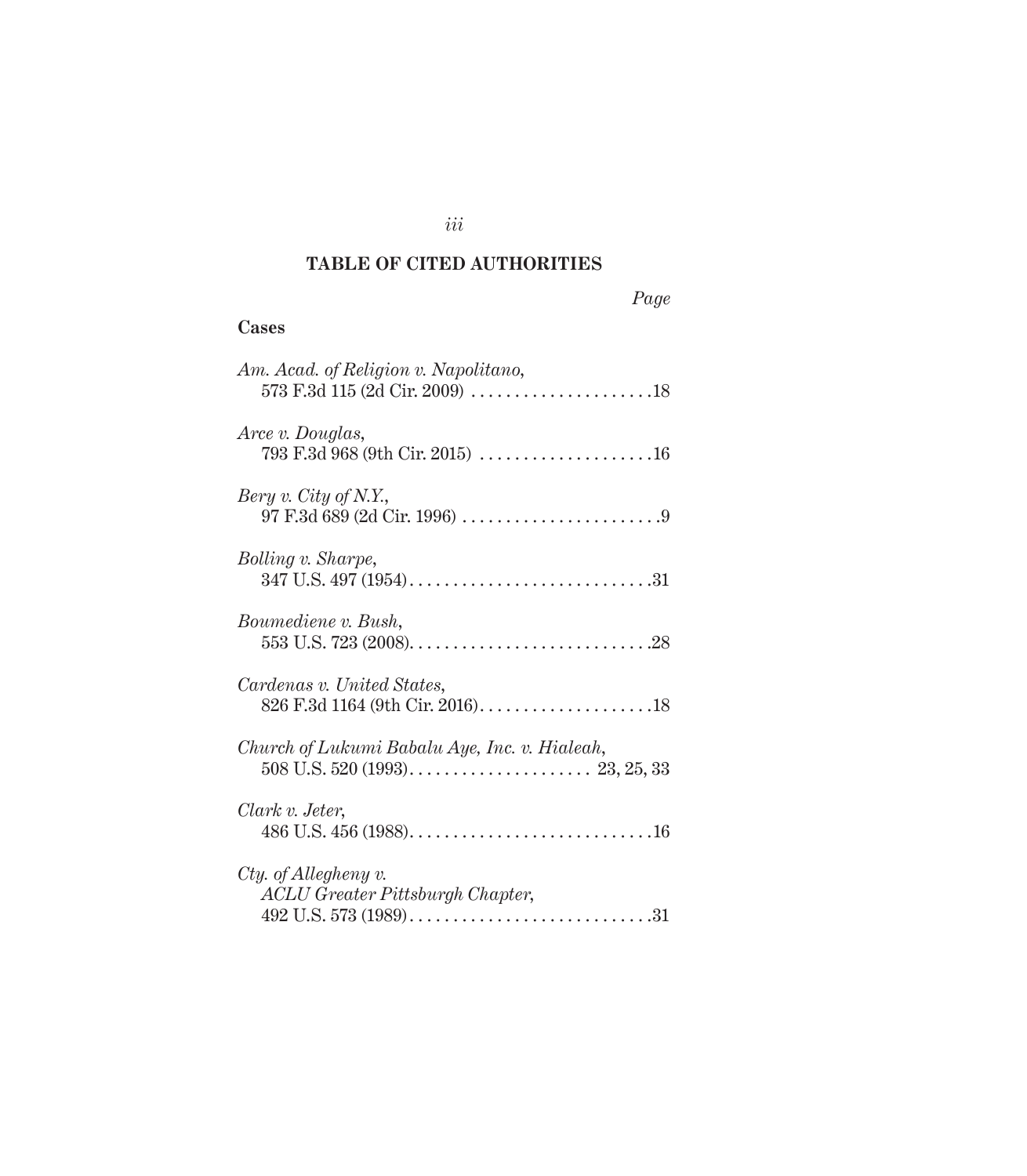## *Cited Authorities*

| Page                                                                                                                                                                     |
|--------------------------------------------------------------------------------------------------------------------------------------------------------------------------|
| Dep't of Agric. v. Moreno,                                                                                                                                               |
| Fisher v. Univ. of Tex. at Austin,                                                                                                                                       |
| Food & Drug Admin. v.<br>Brown & Williamson Tobacco Corp.,<br>529 U.S. 120 (2000). $\ldots \ldots \ldots \ldots \ldots \ldots \ldots \ldots \ldots \ldots \ldots \ldots$ |
| Galvan v. Press,                                                                                                                                                         |
| Grutter v. Bollinger,                                                                                                                                                    |
| Hassan v. City of New York,<br>$804 \text{ F.}3d 277 (3d \text{ Cir. } 2015) \dots \dots \dots \dots \dots \dots 16$                                                     |
| Hawai'i v. Trump,<br>No. 17-00050, 2017 WL 1167383                                                                                                                       |
| Hawaii v. Trump,<br>859 F.3d 741 (9th Cir. 2017)17                                                                                                                       |
| INS v. Chadha,                                                                                                                                                           |

*iv*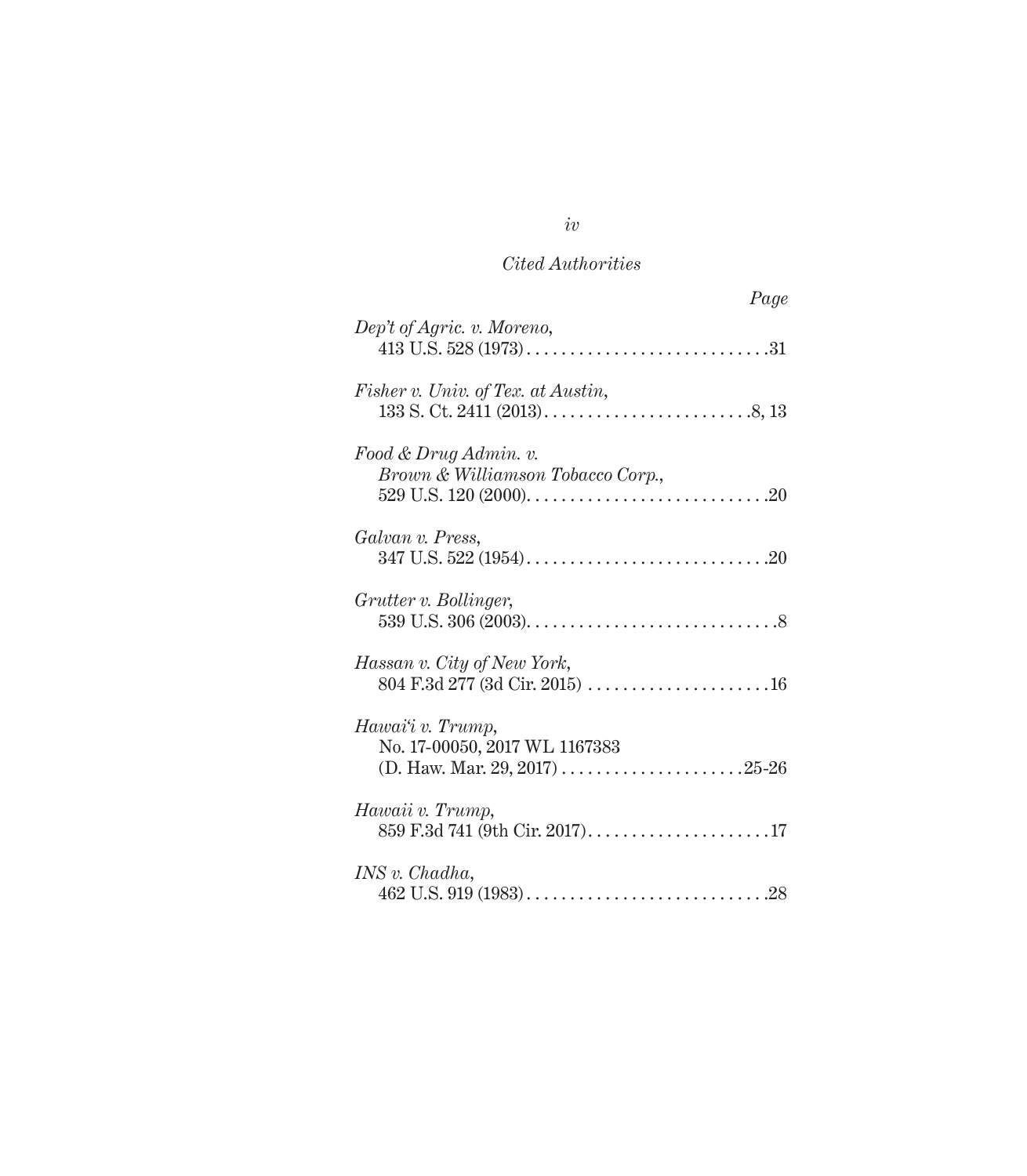### *Cited Authorities*

| Page                                                                 |
|----------------------------------------------------------------------|
| Int'l Refugee Assistance Project v. Trump,                           |
| Kent v. Dulles,                                                      |
| Kerry v. Din,                                                        |
| Keyishian v.<br>Bd. of Regents of Univ. of State of N.Y.,            |
| Kleindienst v. Mandel,                                               |
| Larson v. Valente,                                                   |
| Legal Assistance for Vietnamese Asylum<br>Seekers v. Dep't of State, |
| Marks v. United States,                                              |
| McCreary Cty., Ky. v.<br>Am. Civil Liberties Union of Ky.,           |

*v*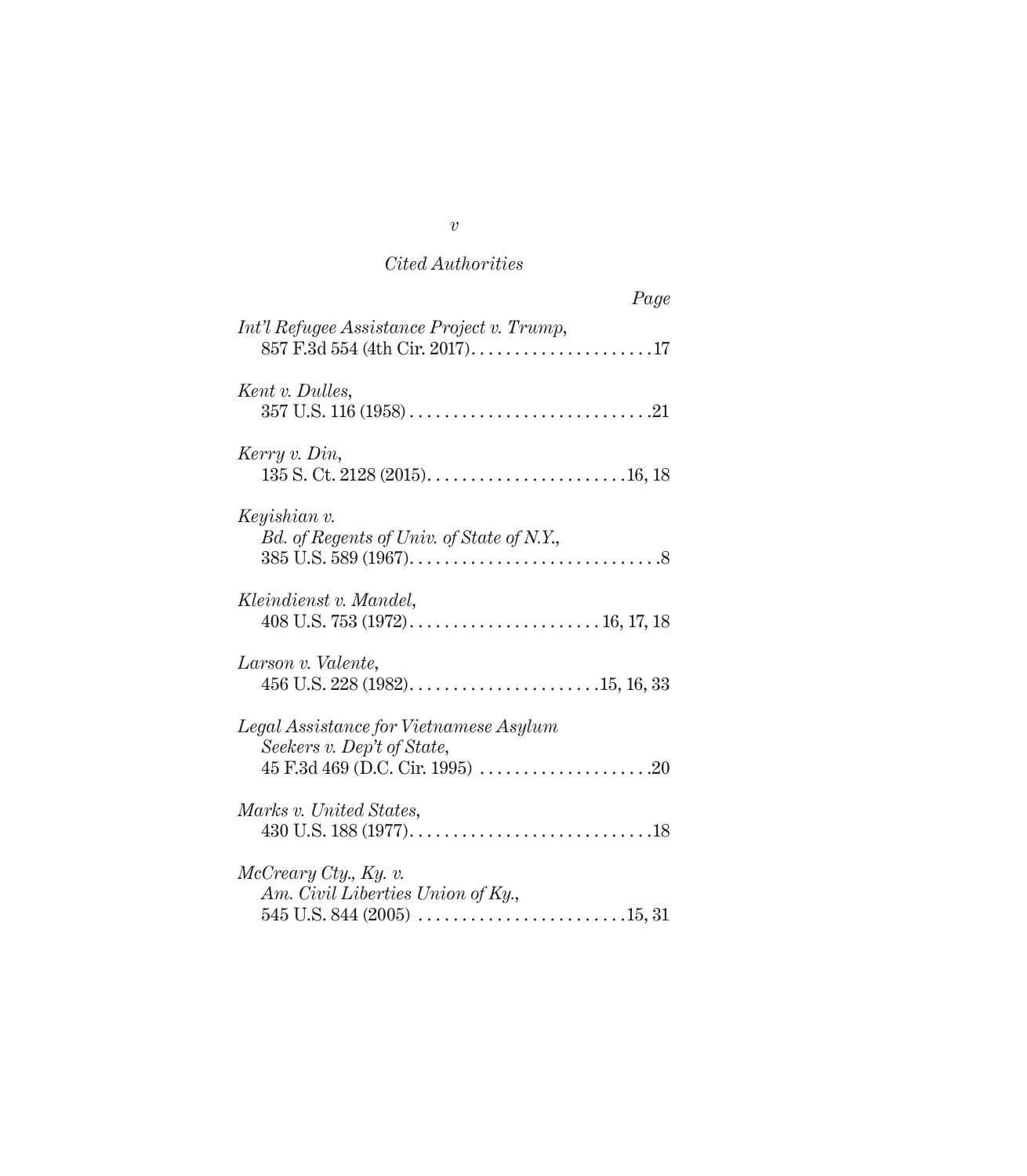## *Cited Authorities*

| Page                                                     |
|----------------------------------------------------------|
| Miller v. Johnson,                                       |
| Regents of Univ. of Cal. v. Bakke,                       |
| Romer v. Evans,                                          |
| Sale v. Haitian Ctrs. Council, Inc.,                     |
| Trump v. Int'l Refugee Assistance Project,               |
| United States v. Witkovich,                              |
| Vill. of Arlington Heights v.<br>Metro Hous. Dev. Corp., |
| <i>Washington v. Davis,</i>                              |
| Washington v. Trump,                                     |
| Zadvydas v. Davis,                                       |

*vi*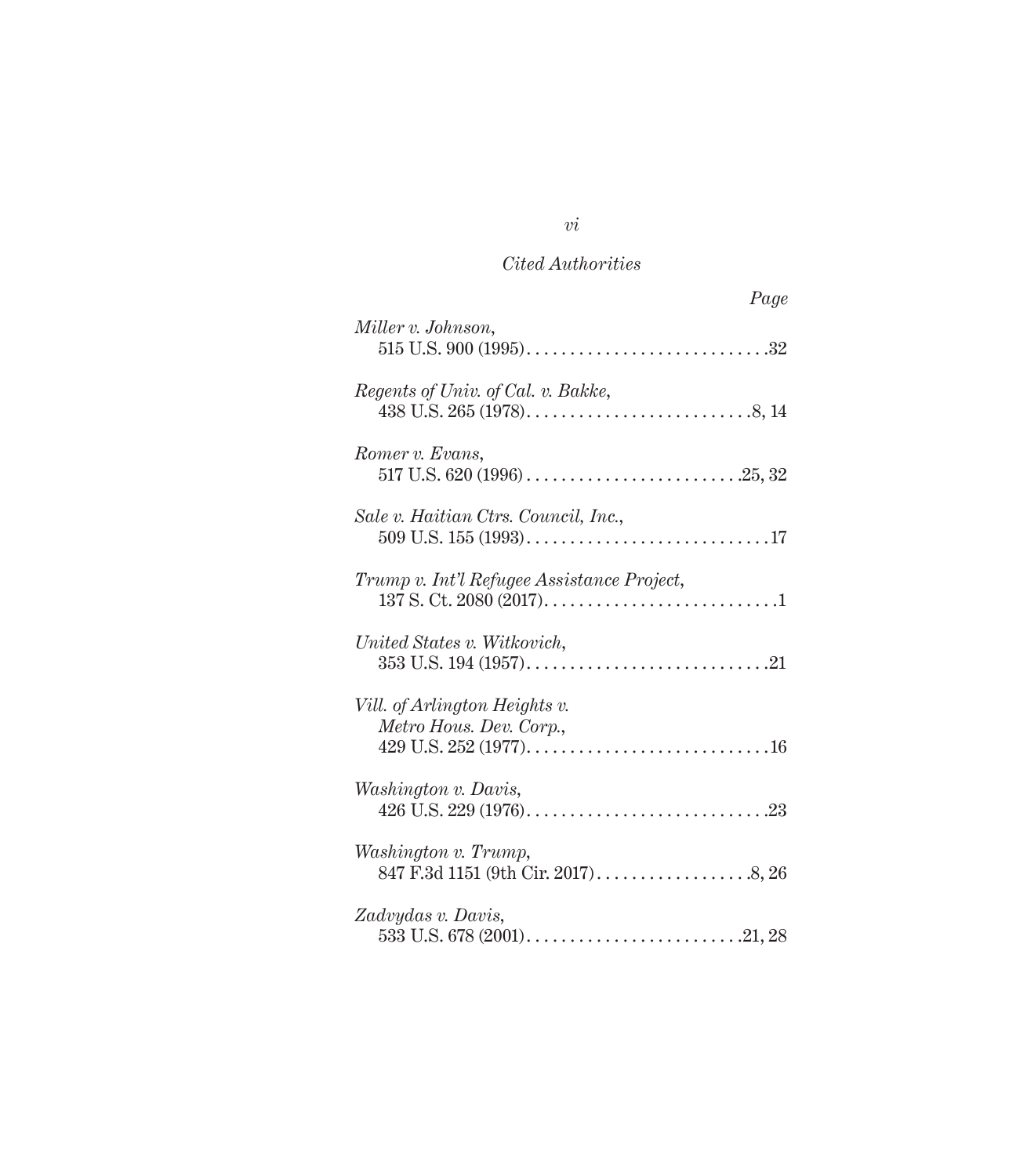## *vii*

## *Cited Authorities*

## *Page*

## **Statutes and Rules**

| 8 U.S.C. $\frac{152(a)(1)(A) \dots (16a)(1)}{19}$ |  |
|---------------------------------------------------|--|
|                                                   |  |
| Immigration and Nationality Act of 196519         |  |
|                                                   |  |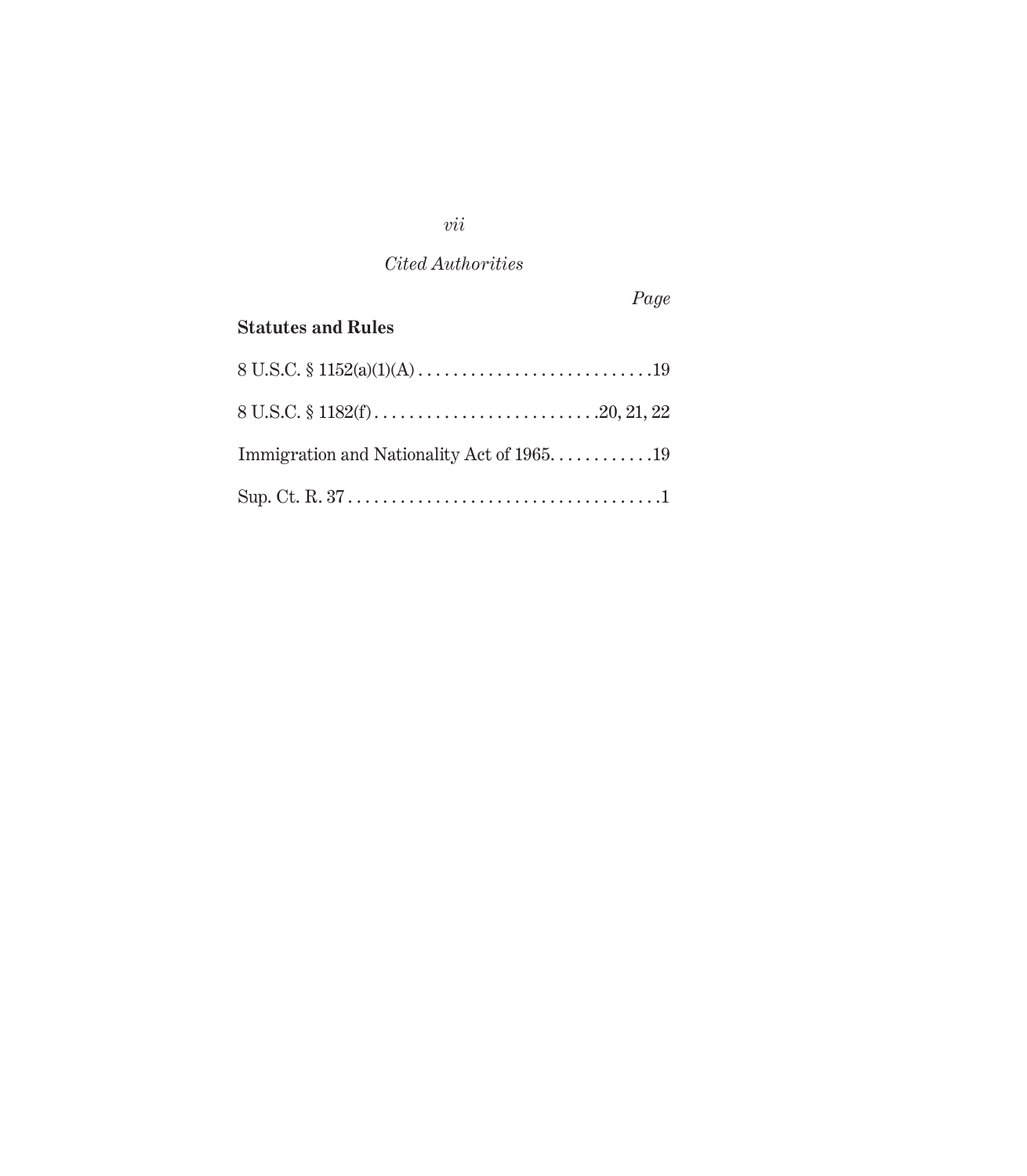#### **INTEREST OF** *AMICUS CURIAE*

<span id="page-9-0"></span>*Amicus curiae* New York University ("NYU" or the "University") is an institution of higher learning headquartered in New York City, with campuses on nearly every continent. A critical component of NYU's global mission is to create an environment that fosters achievement borne of the free exchange of ideas and information. By welcoming and engaging students and scholars from the broadest range of backgrounds and nationalities, NYU is able to advance that mission.

As a global university centered in New York City—one of the world's most internationally diverse cities—NYU has a vital interest in the proper administration, within constitutional limits, of the immigration laws of the United States. NYU is deeply concerned that the Executive Order issued by the President on March 6, 2017, titled "Protecting the Nation from Foreign Terrorist Entry into the United States" (the "Executive Order"), like its immediate predecessor, exceeds those limits. If allowed to stand, it would impair unique educational opportunities that NYU is otherwise able to provide, and thus inflict harm on the University, on its constituents and on the community at large. This Court implicitly recognized in its June 26, 2017 decision granting certiorari the importance of relationships between entities like NYU and foreign nationals whom the Executive Order would seek to bar. *See Trump v. Int'l Refugee Assistance Project*, 137 S. Ct. 2080, 2089 (2017) ("An American individual or entity that has a bona fide relationship with a particular person seeking to enter the country as a refugee can legitimately claim concrete hardship if that person is excluded.").<sup>1</sup>

<sup>1.</sup> The parties consent to the filing of this brief, which authorizes NYU to file it pursuant to Sup. Ct. R. 37. Petitioners have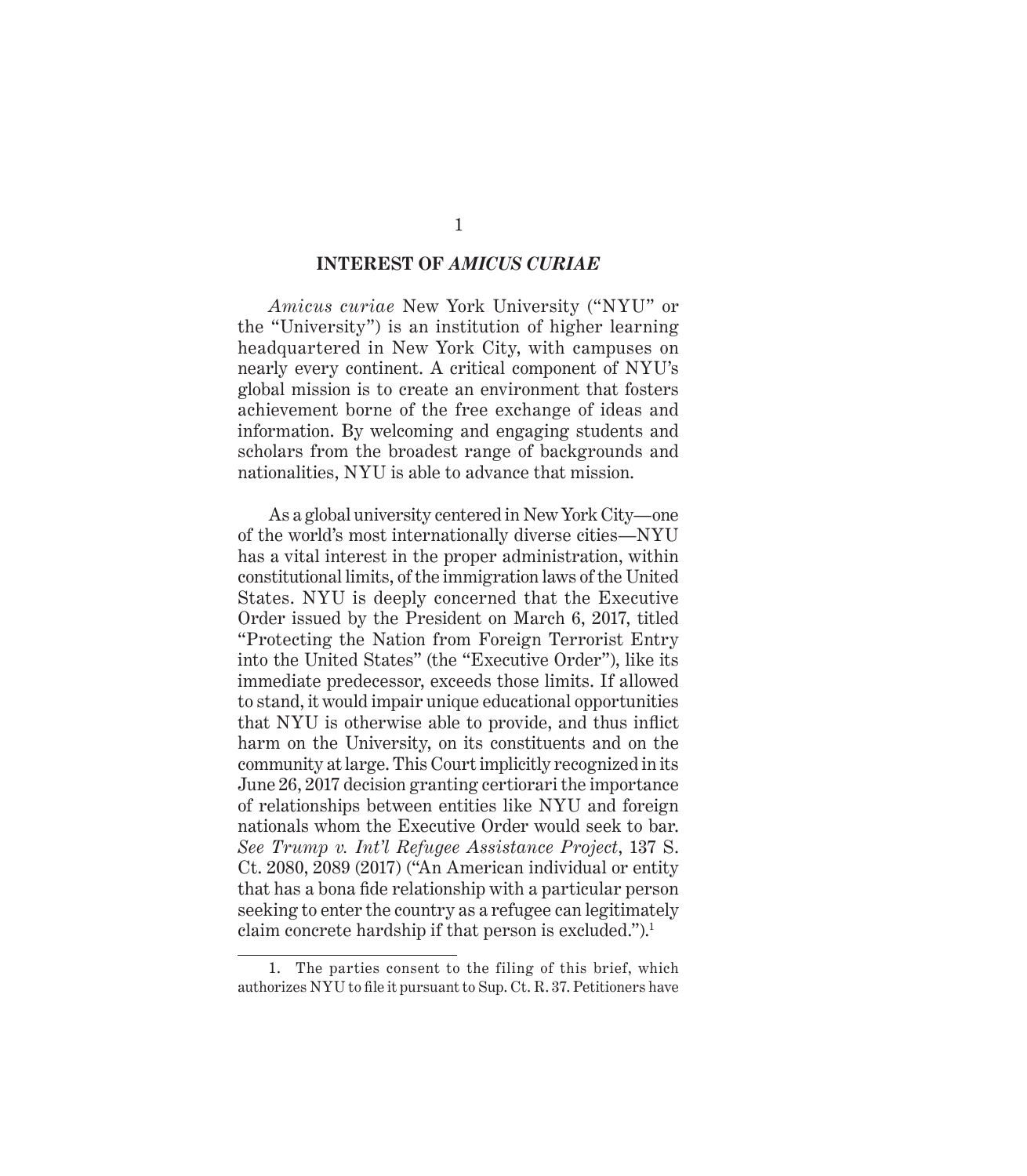#### **INTRODUCTION AND SUMMARY OF THE ARGUMENT**

<span id="page-10-0"></span>Thousands of prospective students apply to NYU every year, seeking the opportunity to study at one of the most internationally diverse universities in the world. At the core of NYU's institutional mission are the twin aims of providing an exceptional academic experience for its students and fostering world-class international scholarship. NYU has invested significant resources in developing an environment in which its diverse student body and faculty can thrive, for the benefit of the academic community, the United States, and the world. Implementation of the Executive Order would significantly undermine these efforts.

By obstructing the entry of international students, faculty and other scholars into the United States based solely on their having come from one of the Muslimmajority countries singled out for adverse treatment in the Executive Order—without any reason to believe that these individuals are involved in any terrorist activity the Order would gratuitously and unlawfully encumber NYU's ability to conduct its many international programs, which rely on input from faculty and students from the affected countries; impair NYU's ability to transmit its strongly-held values abroad; and obstruct its ability to provide to all of its students the educational benefits that

filed a blanket letter of consent. Respondents' consent is being filed herewith. No counsel for a party authored this brief in whole or in part, and no party, or counsel for a party, contributed money intended to fund the preparation or submission of this brief. No person other than the *amicus curiae*, its constituents or its counsel contributed money intended to fund the preparation or submission of the brief.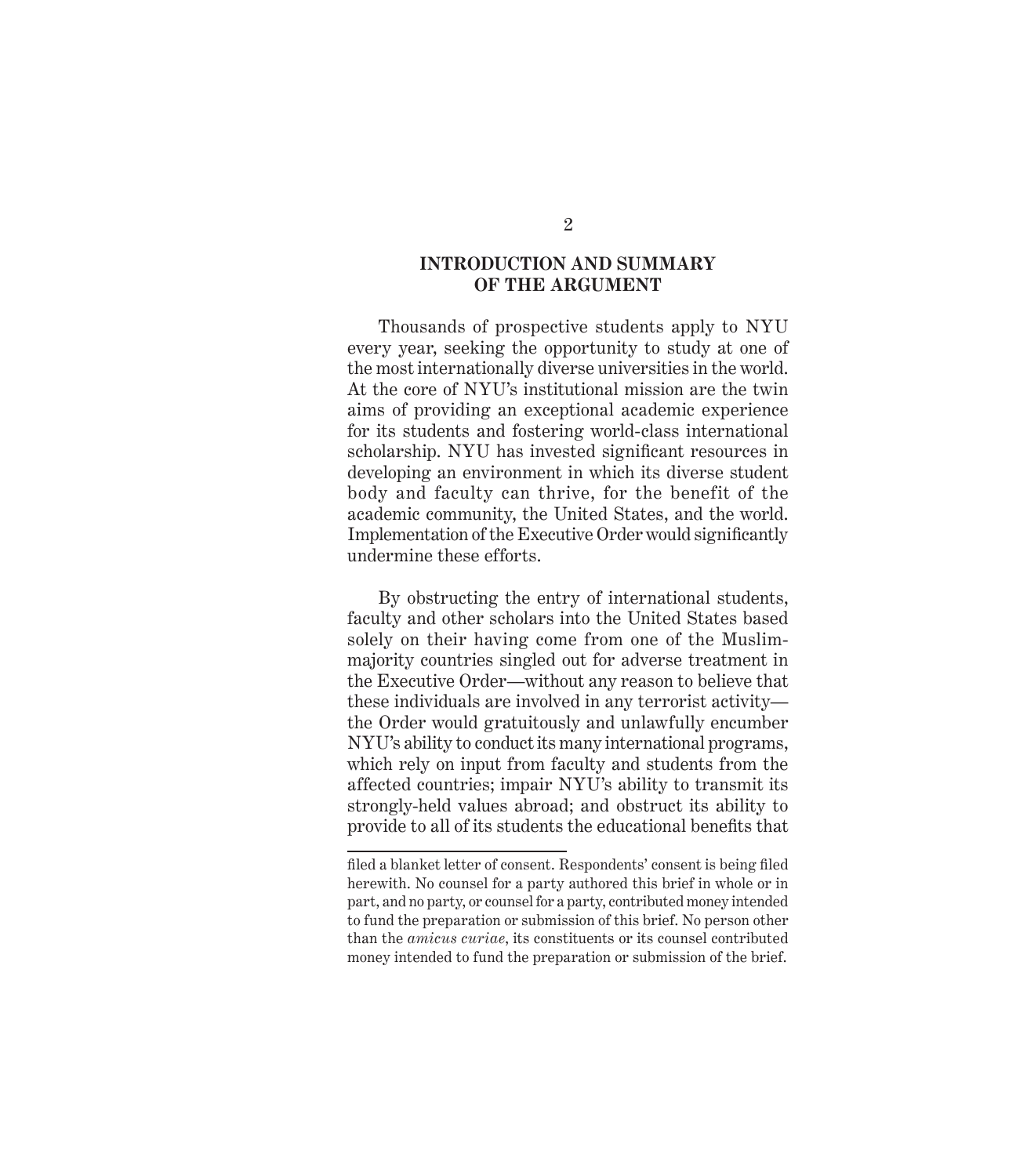<span id="page-11-0"></span>flow from a fully diverse student body and faculty. For these reasons, among others, this Court should find that the Executive Order exceeds the President's statutory authority under the INA and violates the Constitution, and affirm the decisions of the courts below.

#### **ARGUMENT**

### **I. A Diverse International Community is Critical to NYU's Identity and Mission.**

NYU is a "Global Network University," with campuses around the world, including in Africa, Asia, Europe, North America, and South America.<sup>2</sup> These campuses offer all NYU students a range of multi-disciplinary opportunities for research, teaching and scholarly collaboration. In addition to developing its own campuses, NYU has partnered with numerous schools worldwide both to create educational opportunities for international students and scholars,<sup>3</sup> and to expose its domestic students to the vast

<sup>2.</sup> *See* NYU, *The Global Network*, *available at* https://www.nyu. edu/faculty/governance-policies-and-procedures/faculty-handbook/ the-university/organization-and-administration/the-global-network. html.

<sup>3.</sup> *See Global Academic Partnerships and affiliations*, NYU (March 2, 2016), *available at* https://www.nyu.edu/faculty/globalacademic-partnerships-and-affiliations.html (describing global partnerships and affiliations with schools for the humanities, business, medicine, sociology, anthropology, and the arts, located in Accra, Berlin, Buenos Aires, Florence, London, Madrid, Paris, Prague, Sydney, Tel Aviv, and Washington D.C.); *see also Update on Faculty Engagement and Academic Development at the Global Sites (6/11/15 Memo)*, NYU (June 11, 2015), *available at* https://www.nyu. edu/faculty/global-academic-partnerships-and-affiliations/memos/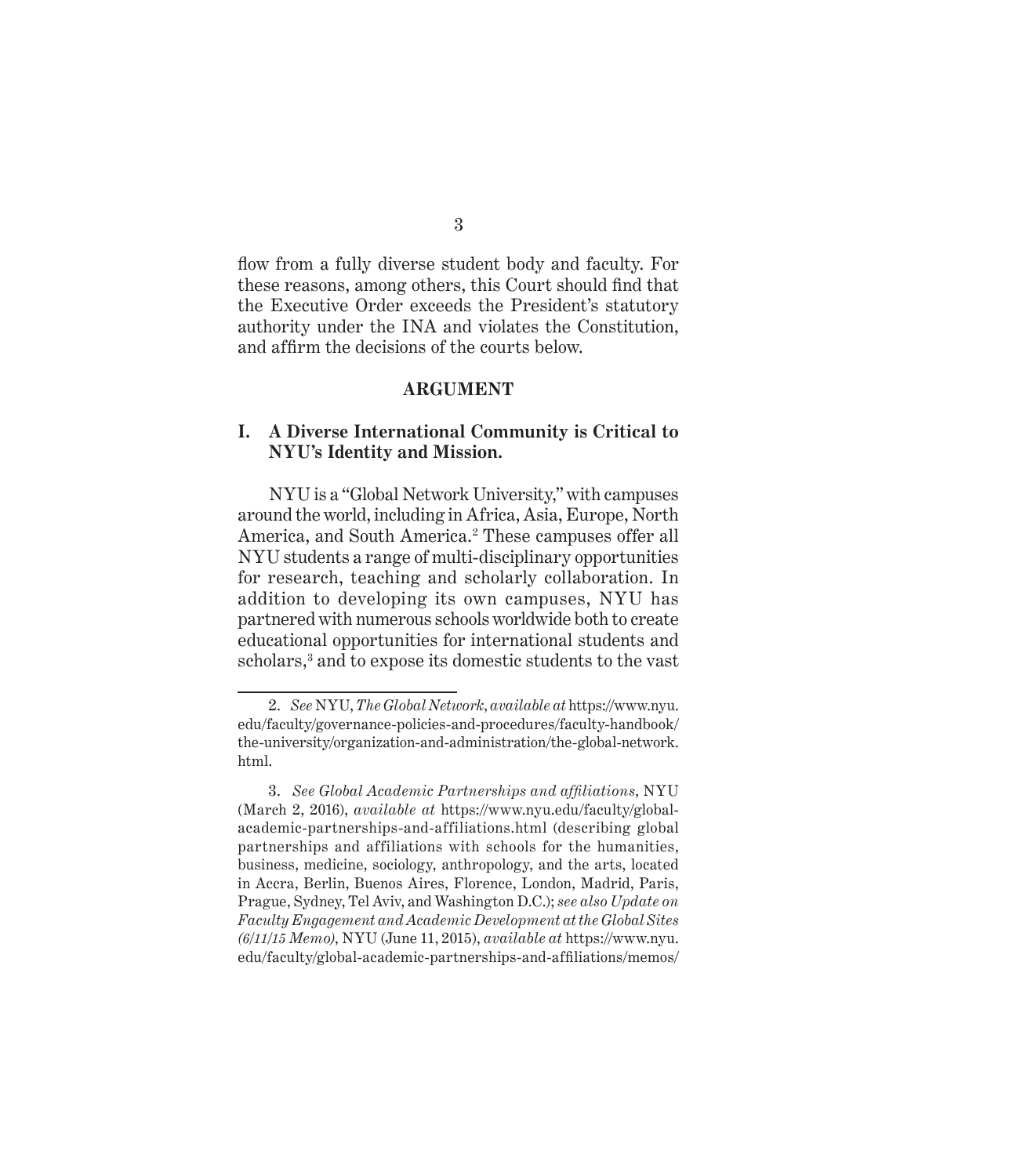wealth of experience and knowledge that can be gained by traveling, researching and studying abroad.4

Attracting to the United States international students and scholars from a wide variety of backgrounds is intrinsic to NYU's success as an educational institution. To that end, NYU has made it a priority to "embrace diversity among faculty, staff and students to ensure a wide range of perspectives, including international perspectives, in the educational experience."5 Its efforts have been highly successful—in 2015-2016, NYU hosted more international students and scholars than any other university in the United States—approximately 15,000 international students and more than 1,200 international scholars,<sup>6</sup> constituting more than a third of NYU's graduate student population, and nearly a fifth of its undergraduate population. The most creative, talented, and industrious members of communities all over the world have at one time called NYU home.7

5. NYU Mission Statement*, available at* www.nyu.edu/about.

6. NYU Office of Global Services, *Annual Report: September 1, 2015 - August 31, 2016*, *available at* http://www.nyu.edu/content/ dam/nyu/globalServices/documents/annualreport/annual%20report. pdf.

7. Many NYU alumni from foreign countries have gone on to become leaders in their communities. To take but a few examples,

faculty-engagement-june-2015.html (detailing the growth of new collaborative programs with faculty, students and departments at partnership and affiliate schools).

<sup>4.</sup> *See, e.g.*, NYU International Exchange Program, NYU, https://www.nyu.edu /academics/studying-abroad/exchange/ internationalexchange.html; Stern IBEX (International Business Exchange), NYU, https://www.nyu.edu /academics/studying-abroad/ exchange/stern-ibex-international-business-exchange.html.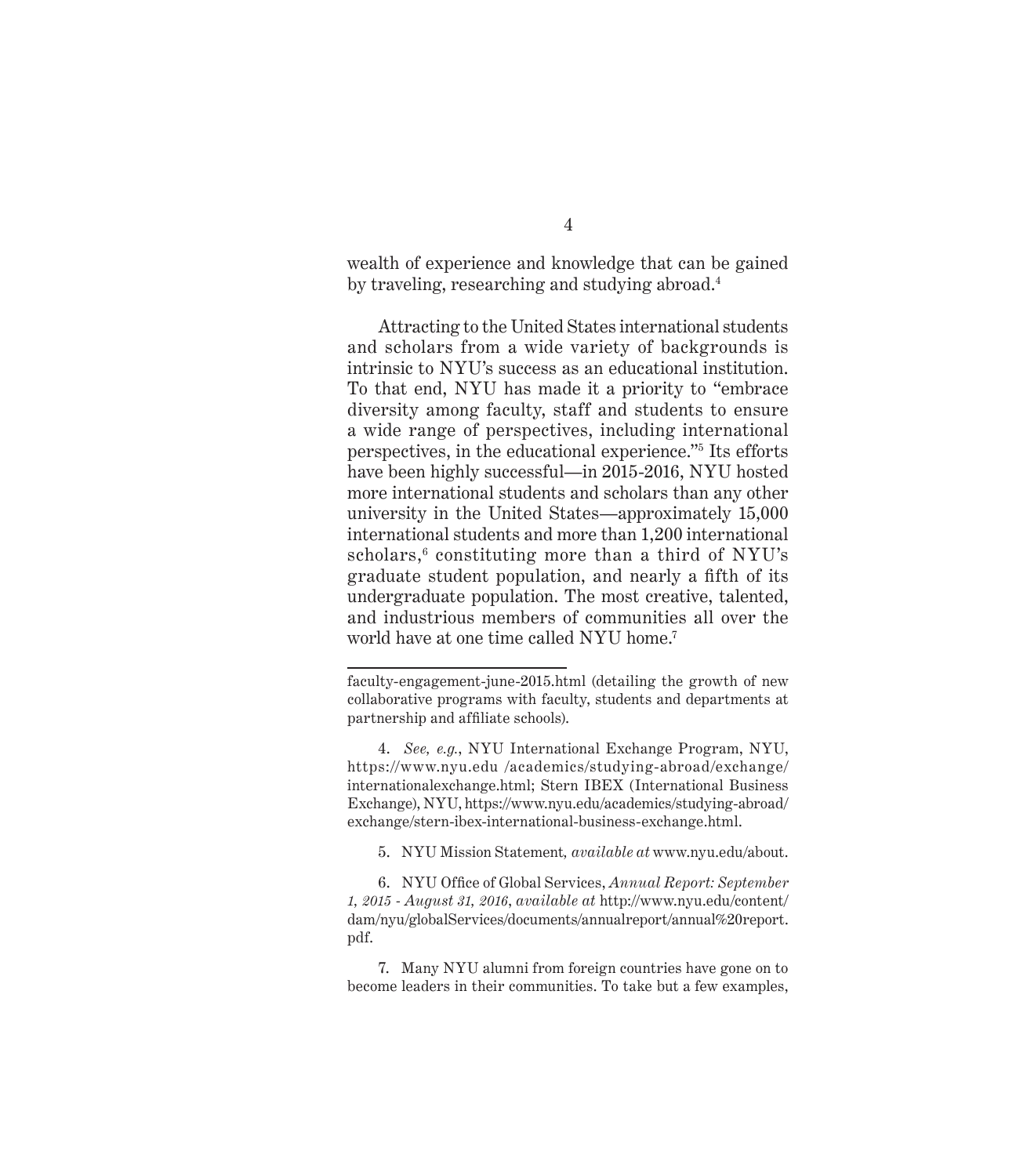NYU's presence in New York City has itself played an integral role in the University's ability to achieve its international mission, proudly "tak[ing] its name and spirit from one of the busiest, most diverse and dynamic cities of all."8 Millions of immigrants have come to New York as the first step toward making a life in the United States,<sup>9</sup> believing that the Statue of Liberty in fact welcomes the "huddled masses yearning to breathe free . . . ."10 New York is home to millions of foreign-born residents—more than a third of the City's population.11 The City has long served as a hub of international commerce, cultural exchange

9. From 1892 to 1954 alone, over twelve million immigrants came to the United States through Ellis Island. *See* Ellis Island History, www.libertyellisfoundation.org/ellis-island-history.

NYU alumni Shimon Peres, the ninth President of Israel, and former Egyptian vice president Mohammed Mustafa ElBaradei, both won the Nobel Peace Prize for their contributions to the region targeted by the Executive Order. Working with fellow NYU School of Medicine alumnus Jonas Salk, Albert Sabin developed oral polio vaccines that played a key role in substantially eradicating the disease. More recently, Eric Richard Kandel, who also attended NYU's School of Medicine, was awarded a Nobel Prize in Physiology or Medicine for discoveries that paved the way to the modern understanding of memory formation.

<sup>8.</sup> NYU Mission Statement, *available at* www.nyu.edu/about.

<sup>10.</sup> Emma Lazarus, "The New Colossus," Liberty State Park (1883) *available at* http://www.libertystatepark.com/emma.htm (last accessed September 5, 2017).

<sup>11.</sup> Thomas P. DiNapoli, "The Role of Immigrants in the New York City Economy," New York State Comptroller Report 7-2016 (Nov. 2015), *available at* https://osc.state.ny.us/osdc/rpt7-2016.pdf ("Nearly three-quarters of the 4.4 million immigrants in New York State live in New York City . . . .").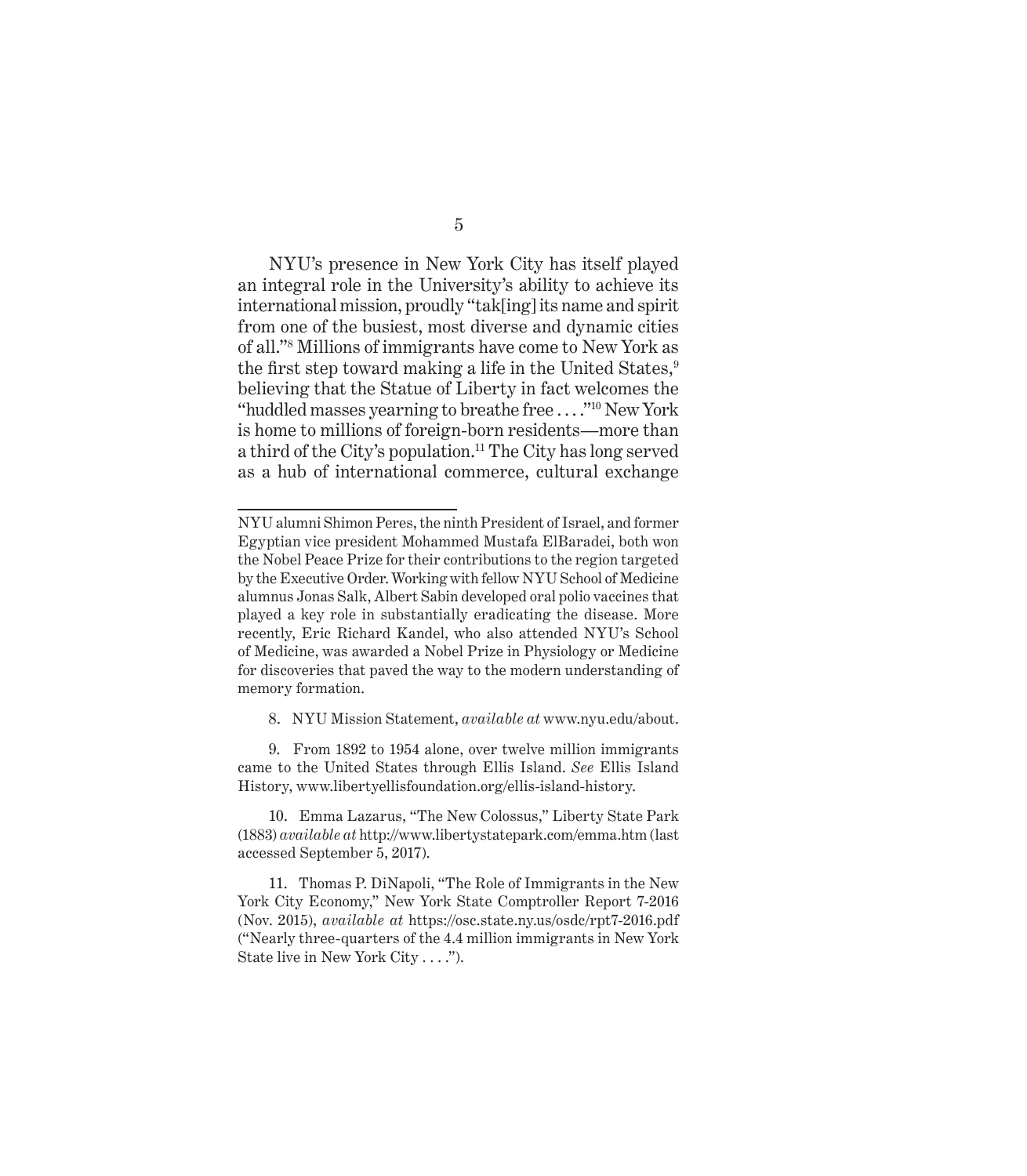and diplomacy. Its international influences are woven into the fabric of everyday life experienced by NYU's students and scholars,<sup>12</sup> and its spirit infuses and amplifies NYU's culture of embracing diversity.

NYU's mission and values are embodied in the words of its current president, Dr. Andrew Hamilton, himself an immigrant. In a letter to the NYU community addressing the January 27, 2017 Executive Order that preceded the Executive Order now at issue in these proceedings, Dr. Hamilton articulated the importance of free movement across borders in pursuit of scholarship and the harm arising from its unwarranted obstruction:

As a scientist who studied and worked in four countries before becoming a citizen of the U.S., I know how important it is to be able to move across borders in peaceful pursuit of one's scholarship. I know, too, more than most given my background and my field, how much goodwill the U.S. earns for itself through the openness of its education system and how widely those who study here can spread American values.

<sup>12.</sup> *Students Share International Experiences at Global Engagement Symposium*, NYU Arts & Liberal Studies (March 20, 2015), *available at* http://liberalstudies.nyu.edu/content/nyuas/liberalstudies/news\_and\_events/students-share-internationalexperiences-at-global-engagement-sy.html ("[Students] presented on experiences that included installing a solar electricity system in a Nicaraguan village, independent research into NYU London's history as the headquarters of a musicians' club, and writing a policy report on asylum seekers in Tel Aviv.") (One student commented: "One of the main reasons I decided to study at NYU was the opportunity for global experiences.").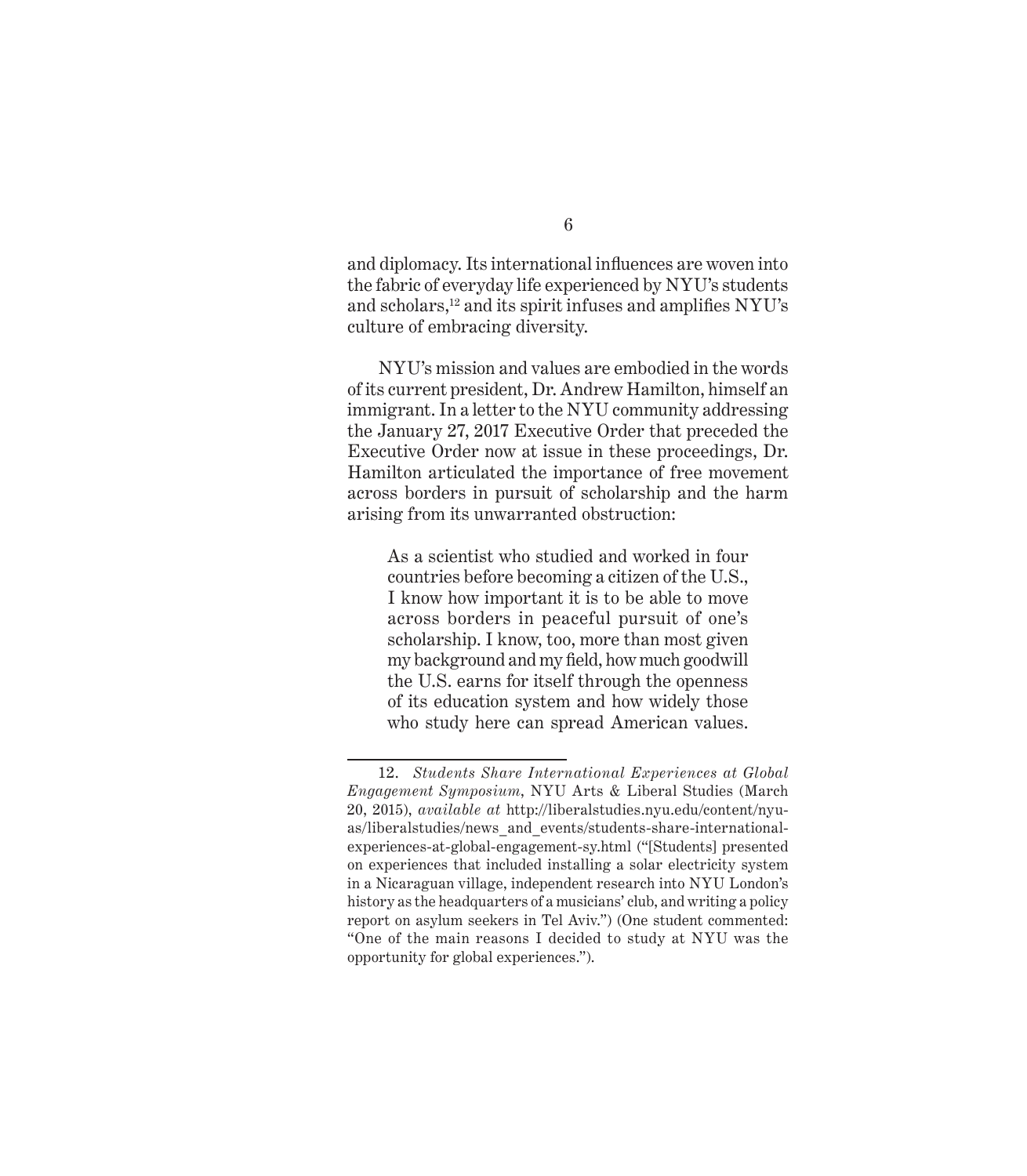<span id="page-15-0"></span>And I know, as well, that these developments are not just a matter of disrupted educational plans or lost opportunities or even damage to the academic enterprise; beyond all that, this order harms one of the most admired and cherished of American principles—religious non-discrimination itself.13

### **II. The Executive Order Significantly Harms NYU and Its Constituents.**

By indiscriminately targeting individuals from the Muslim-majority countries of Iran, Libya, Somalia, Sudan, Syria, and Yemen without any basis to believe that such individuals pose the slightest threat to the national security of the United States, the Executive Order improperly compromises the diversity that is central to NYU's identity and mission. Approximately 120 NYU students and ten scholars at the New York City campus alone come from the six Muslim-majority countries specified in the Executive Order. Many others from those countries would be discouraged or prevented by the Executive Order from joining them at NYU.

Courts have long emphasized the importance of promoting diversity and freedom in educational environments, recognizing that, due to the classroom's vital role as a "marketplace of ideas," constitutional protections are "nowhere more vital than in the community

<sup>13.</sup> Letter from Dr. Andrew Hamilton to NYU Community (Jan. 29, 2017), *available at* http://www.nyu.edu/about/leadershipuniversity-administration/office-of-the-president/communications/ the-recent-executive-order-on-immigration.html.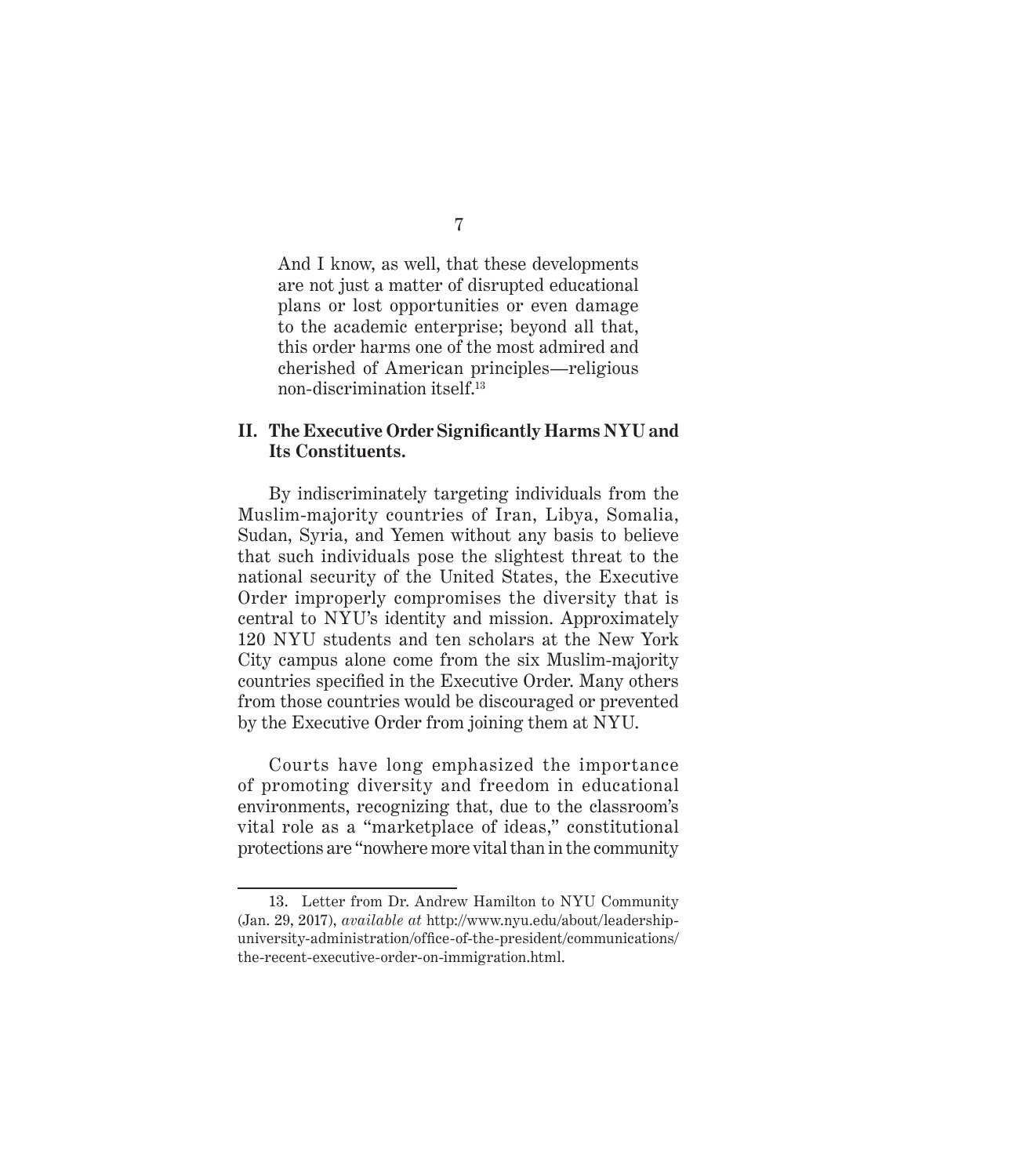of American schools." *Keyishian v. Bd. of Regents of Univ. of State of N.Y*., 385 U.S. 589, 603 (1967). "The nation's future depends upon leaders trained through wide exposure to that robust exchange of ideas which discovers truth out of a multitude of tongues, [rather] than through any kind of authoritative selection." *Id*. (internal citation and quotation marks omitted).

Diversity similarly "helps break down racial stereotypes, and enables [students] to better understand" those with different backgrounds. *Grutter v. Bollinger*, 539 U.S. 306, 330 (2003). As a result, diversity helps impart the "skills needed in today's increasingly global marketplace" by "expos[ing] [students] to widely diverse people, cultures, ideas, and viewpoints." *Id*.; *see also Keyishian*, 385 U.S. at 603. Recognizing these benefits, the Supreme Court has held that the Constitution protects a school's "right to select those students who will contribute the most to the 'robust exchange of ideas . . . .'" *Regents of Univ. of Cal. v. Bakke*, 438 U.S. 265, 313 (1978); *see also Fisher v. Univ. of Tex. at Austin*, 133 S. Ct. 2411, 2417 (2013) (recognizing compelling governmental interest in "the educational benefits that flow from a diverse student body"); *Washington v. Trump*, 847 F.3d 1151, 1159 (9th Cir. 2017) (recognizing a school's ability to assert harm on behalf of its students, including harm to the university's ability to accomplish its global mission).

By its very nature and goals, implementation of the Executive Order would threaten that constitutionally protected diversity. *See Fisher*, 133 S. Ct. at 2417; *Grutter*, 539 U.S. at 328 (observing that a school's "educational judgment that such diversity is essential to its educational mission is one to which we defer"); *Bakke*, 438 U.S. 265 at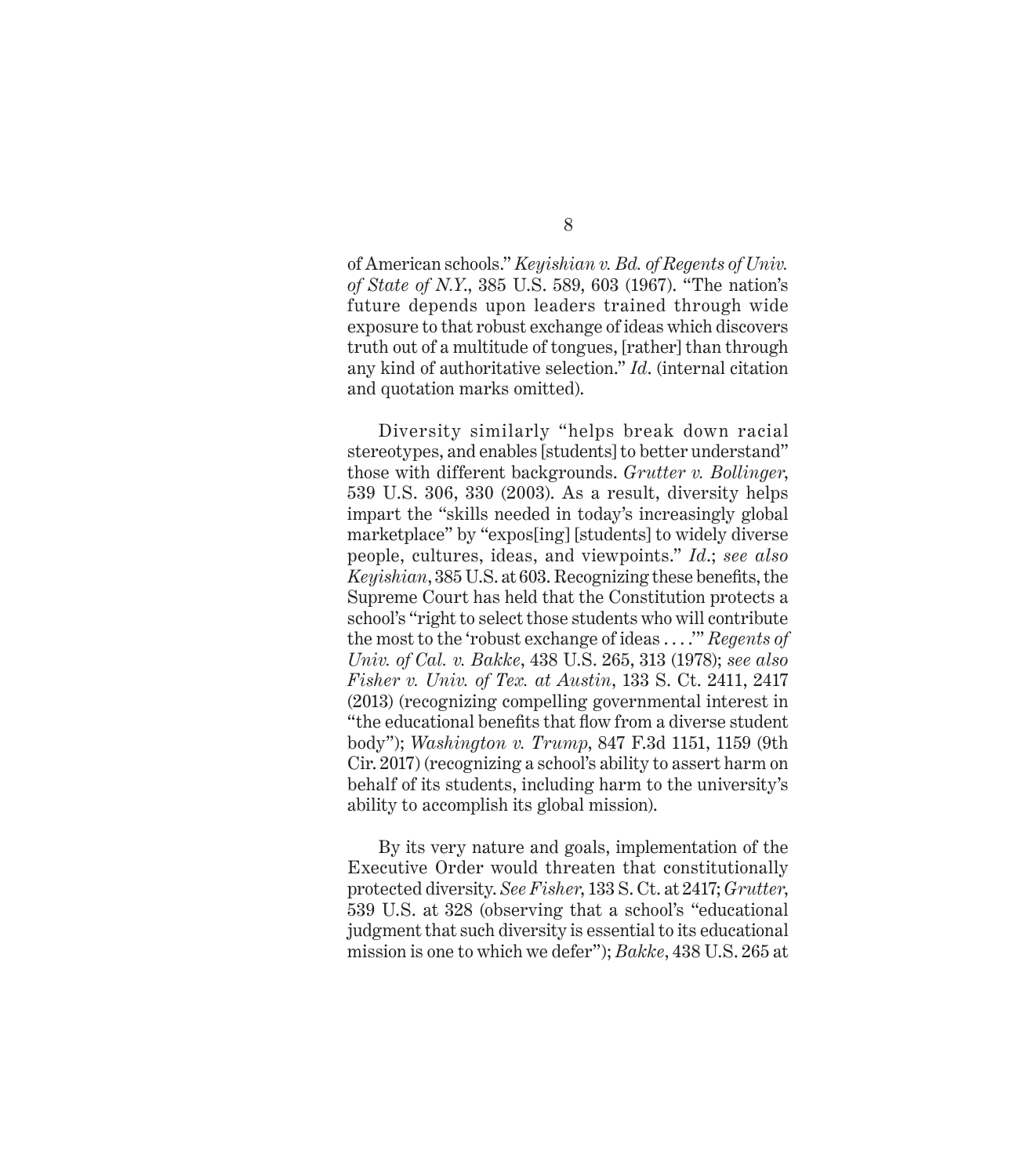313; *see also Bery v. City of N.Y.*, 97 F.3d 689, 694 (2d Cir. 1996) ("When an alleged deprivation of a constitutional right is involved, most courts hold that no further showing of irreparable injury is necessary.") (quoting 11 Charles A. Wright & Arthur R. Miller, Federal Practice and Procedure § 2948, at 440 (1973)).

The harm that will flow from the Executive Order is in any case manifest. By targeting the populations of six Muslim-majority nations for exclusion from the United States, the Executive Order will hinder NYU's efforts to expose international students and scholars to a broad array of ideas and influences. This cross-cultural exchange buttresses key democratic traditions, such as free speech, a free press, $^{14}$  free and fair elections, and freedom of assembly.15 By fostering a culture of

<sup>14.</sup> Indeed, many NYU graduates of the Near Eastern Studies program have gone on to be respected journalists, helping shape the thoughts for millions of readers about life and culture in the affected regions. Jared Malsin, who graduated from NYU's Near Eastern Studies in 2010, is *TIME* magazine's Middle East bureau chief, and former West Bank and Gaza Palestinian news agency Ma'an chief English editor. *See About – Jared Malsin*, *available at*  http://jaredmalsin.com/about.html. Habib Battah, who graduated from NYU's Near Eastern Studies and Global Journalism program in 2010, is a prominent journalist in *Al Jazeera* covering terrorism in the Middle East among other events. *See* Habib Battah Profile, Al Jazeera, *available at* http://www.aljazeera.com/profile/habibbattah.html.

<sup>15.</sup> *See, e.g.*, United Nations Security Council Resolution 2178, adopted in September 2014, http://www.un.org/en/sc/ctc/ docs/2015/SCR%202178\_2014\_EN.pdf (highlighting the need for "quality education for peace that equips youth with the ability to engage constructively in civic structures and inclusive political processes").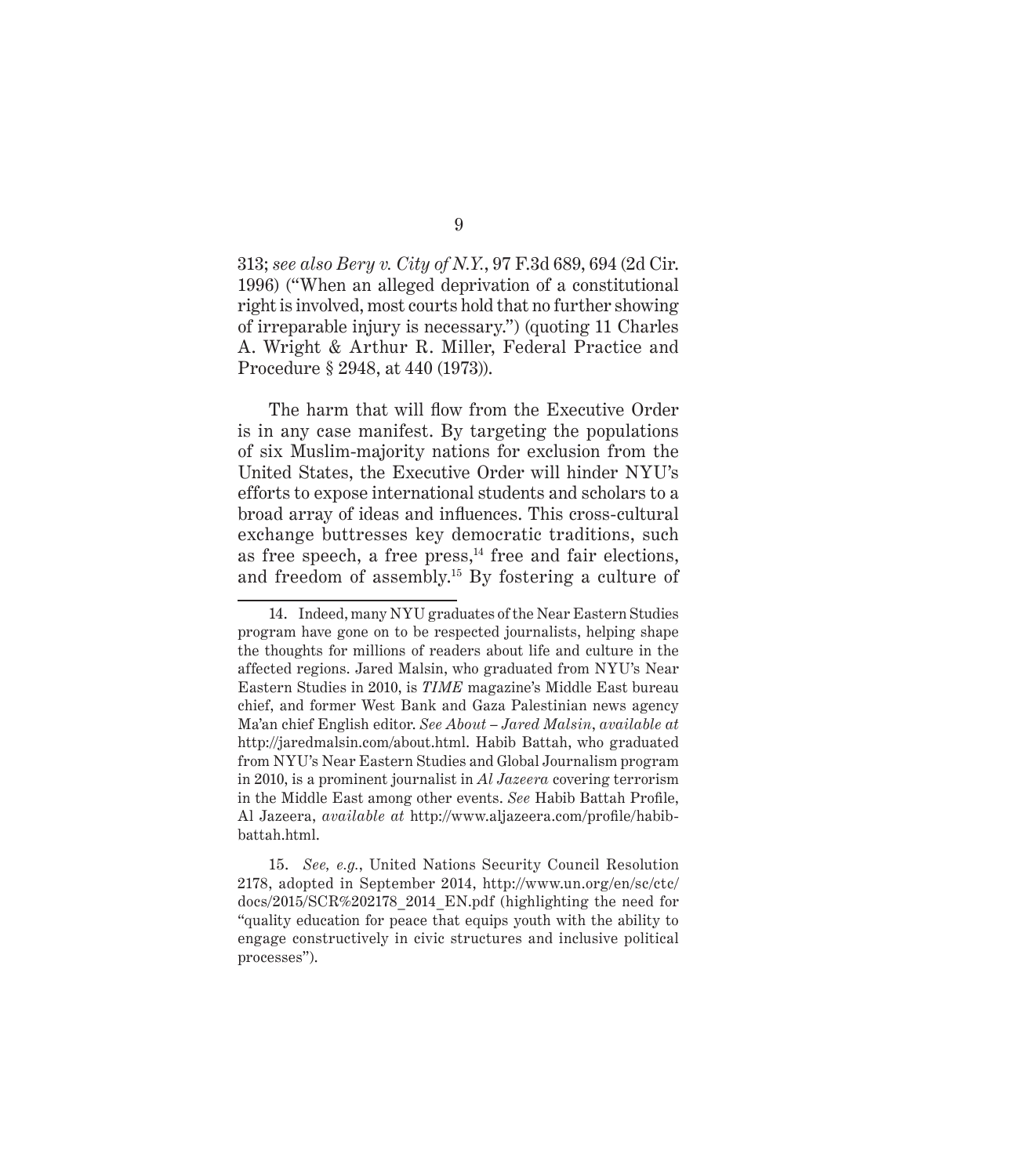international exchange and dialogue, rather than fear and hatred, NYU's international programs thus combat radicalization.16 Reducing this cross-cultural exchange will deprive NYU of opportunities to share those key democratic traditions with students from abroad.17 And in doing so, the Executive Order will diminish the global reach of American universities and risk robbing the nation, and the world, of their potential contributions.

Beyond its impact on the NYU community's ability to disseminate important shared values, the Executive Order threatens NYU's own diverse international community, harming the University's current and prospective students, scholars, and faculty. In addition to the day-today cultural exchange that occurs at a diverse university,

17. *See, e.g.*, *Study Away in the US and Around the World*, Studying Abroad | NYU, *available at* https://www.nyu.edu/ academics/studying-abroad.html (video testimonials of NYU students studying abroad) ("Regardless of where you go, you're going to experience, you know, a beautiful city and a beautiful place, you are going to meet new people, you are going to have new experiences and opportunities, you are going to grow personally, you are going to grow academically, and you're going to come back a better person.").

<sup>16.</sup> *See, e.g.*, *Preventing Violent Extremism Through Promoting Inclusive Development*, *Tolerance and Respect for Diversity*, United Nations Development Programme 11 (2016) (identifying as one strategy to prevent violent extremism "[p]romoting respect for human rights, diversity and a culture of global citizenship in schools and universities"); *see also* Marta Mikilikowska, "Development of anti-immigrant attitudes in adolescence: The role of parents, peers, intergroup friendships, and empathy," British Journal of Psychology (2017), *available at* http:// onlinelibrary.wiley.com/doi/10.1111/bjop.12236/abstract (showing that adolescents with immigrant friends are "less affected by parents and peers' prejudice than youth without immigrant friends").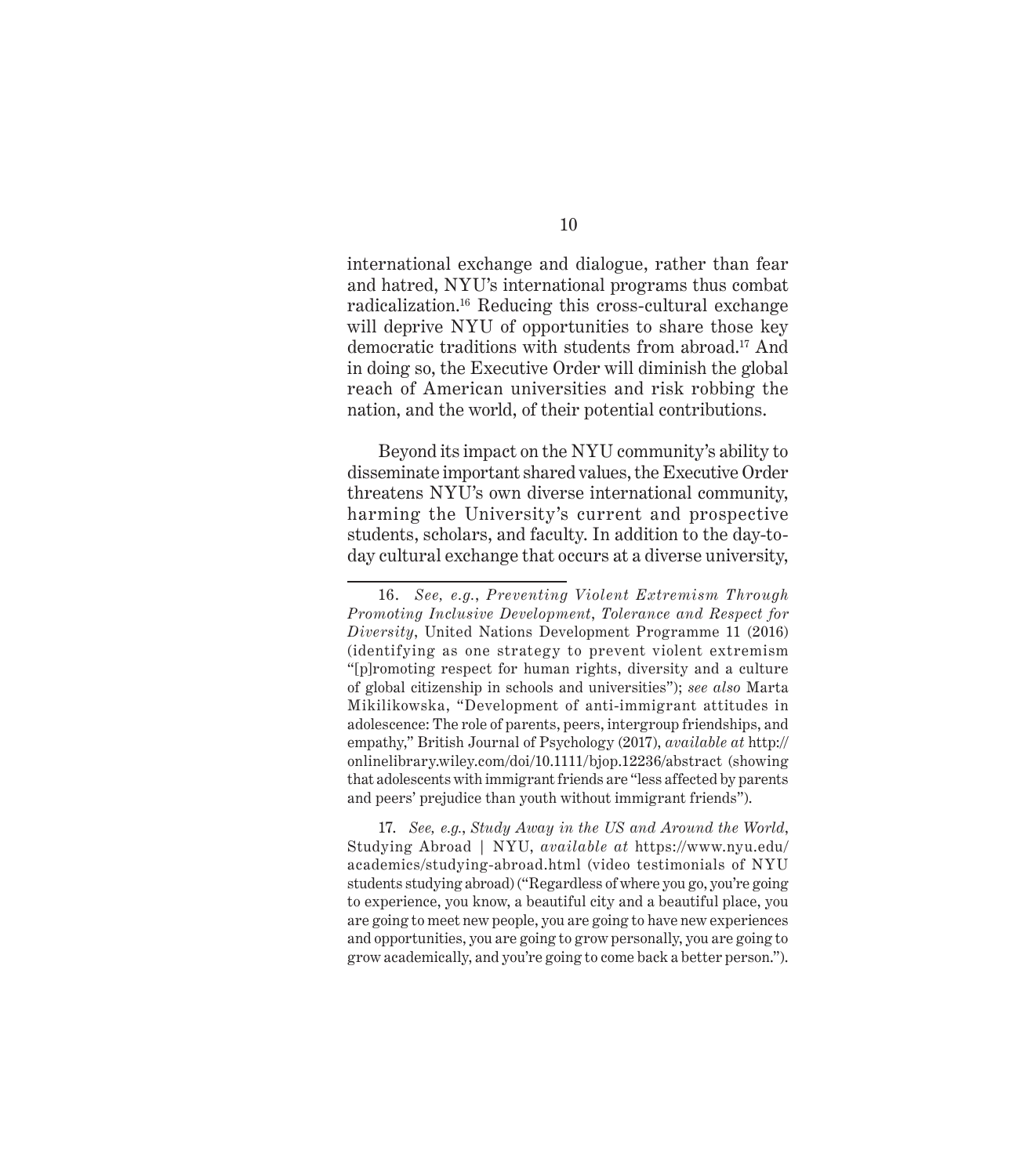NYU has many programs that facilitate the understanding of other cultures, such as the Hagop Kevorkian Center ("the Center"), which focuses on Near Eastern studies and was created "to foster the interdisciplinary study of the modern and contemporary Middle East and to enhance public understanding of the region."18 To achieve this goal, it hosts events exploring topics such as "current events and policy issues relating to the Middle East,"19 some of which include discussions relating specifically to the six countries affected by the Executive Order.<sup>20</sup> The Center also collaborates with "nearly 100 teachers from public and private schools across the New York metropolitan

20. *See* http://neareaststudies.as.nyu.edu/page/ upcomingevents/. For example, a discussion about misrepresentation of Muslims in western and European media is planned for September 18. *See Media, Misrepresentation, and the Middle East: A Conversation with the Editors of Mufta.org*, New York University, *available at* http://as.nyu.edu/neareaststudies/events/ fall-2017/muftah.html. A documentary about Iran's first woman filmmaker will be shown on September 28. *See* Shahrzaad's Tale/ Film Screening and Discussion with Shahin Parhami and Golbarg Rekabtalaei, *available at* http://as.nyu.edu/neareaststudies/events/ fall-2017/IranianStudiesInitiative1.html. Hossein Bashiriyeh, key driver of democratic reform in Iran, will host a talk on October 12. *See In Conversation with Hossein Bashiriyeh*, New York University, *available at* http://as.nyu.edu/neareaststudies/events/fall-2017/ IranianStudiesInitiative11.html. A discussion of *We Crossed a Bridge and it Trembled: Voices from Syria*, a book of testimonials of native Syrians' experience of the Arab Spring, will take place on October 24. *See We Crossed a Bridge and it Trembled: Voices from Syria*, New York University, *available at* http://as.nyu.edu/neareaststudies/ events/fall-2017/voicesfromsyria.html.

<sup>18.</sup> *About*, Hagop Kevorkian Center for Near Eastern Studies, NYU, *available at* http://neareaststudies.as.nyu.edu/page/about.

<sup>19.</sup> *Id*.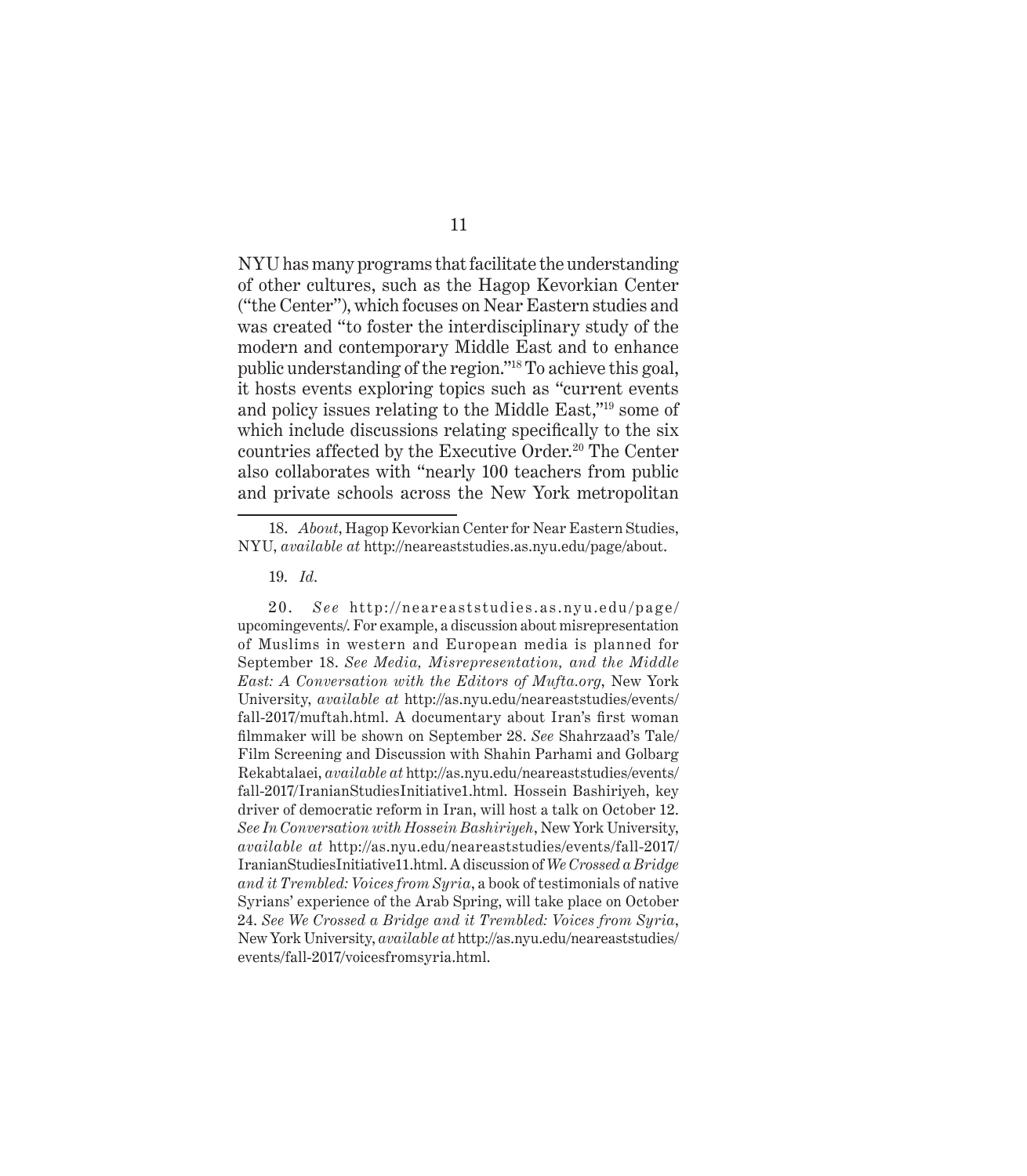area to participate in Center-sponsored workshops on the Middle East," which allow Center-affiliated faculty to "share expertise on the Middle East with journalists and government agencies on a regular basis and discuss current events and policy issues at university and community events."21 These programs are vital to public awareness, which is crucial to NYU's ability to serve as an educational institution "fitting for all and graciously open to all."22

From the joint master's degrees offered by the Center, to the graduate programs offered by the Middle Eastern and Islamic Studies program, the value of NYU's educational opportunities is substantially predicated on the quality and diversity of its faculty and students. The Executive Order would interfere with numerous on-campus programs like these, which are central to creating an environment of intellectual and cultural exchange, and thus heightened international awareness and understanding, at a time when such understanding is more important than ever. $23$ 

<sup>21.</sup> *Id*.

<sup>22.</sup> *See* NYU Mission Statement, *available at* www.nyu.edu/ about.

<sup>23.</sup> *See, e.g.*, Nassir Abdulaziz Al Nasser (High Representative for United Nations Alliance of Civilizations), *UNOAC | Remarks | Parliamentary Assembly of the Mediterranean* (February 23, 2017), *available at* https://www.unaoc.org/2017/02/remarks-11thplenary-session-parliamentary-assembly-of-the-mediterranean/ (commenting on the rise "of violence and xenophobia against minorities" and remarking that "inclusiveness has become a prerequisite for peaceful society" when it comes to "migration laws," and that "[p]romoting and strengthening dialogue is an essential tool to prevent and defeat violent and extremist ideologies").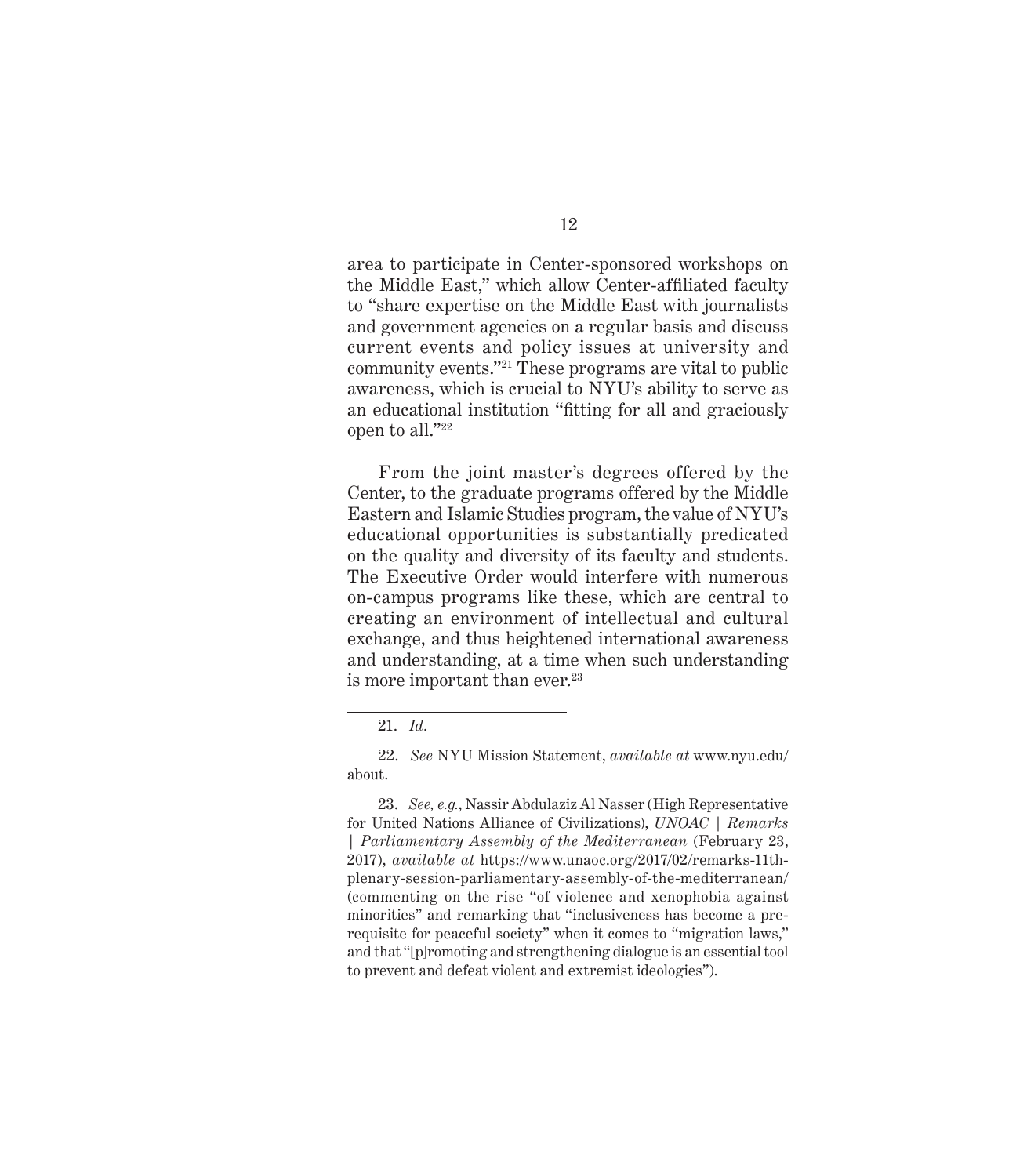13

Finally, all students suffer when the diversity of ideas and backgrounds to which they are exposed is diminished. *See Fisher*, 133 S. Ct. at 2417. Unchecked, the Executive Order will have a direct and immediate impact on the large number of international students and scholars who wish to become affiliated with NYU or to participate in NYU academic conferences in their fields.<sup>24</sup> Prospective students who have yet to enroll will be delayed or entirely prevented from beginning their academic careers.

The Executive Order would deny students and scholars of vast untapped potential the success of which they are capable, harming them, the NYU community, and ultimately the world as a whole. For example, Shadi Heidarifar, a prospective graduate student who was accepted to schools worldwide but wanted to study in the United States, was not able to attend classes at NYU with worldwide leaders in her field.25 Ms. Heidarifar has written that because of the January 27, 2017 Executive Order, her "entire future [was] destroyed in one second."26 After saving money for the application fees "that a whole family

26. *Id*.

<sup>24. &</sup>quot;MEIS Statement on Executive Order to Limit Entry of Middle Eastern Refugees and Immigrants," MEIS | New York University, *available at* http://meis.as.nyu.edu/object/statement\_ executive\_order.

<sup>25.</sup> *See* Samantha Michaels, *I'm an Iranian Woman Whose Dream Is to Study in America. Here's My Message for Trump.*, Mother Jones (Jan. 29, 2017), http://www.motherjones.com/ politics/2017/01/iranian-student-trump-immigration ("We Iranian students strongly believe that diversity in ethnicity, race, religion, and color is one of the greatest strengths of the United States. And Trump's Muslim ban will destroy this.").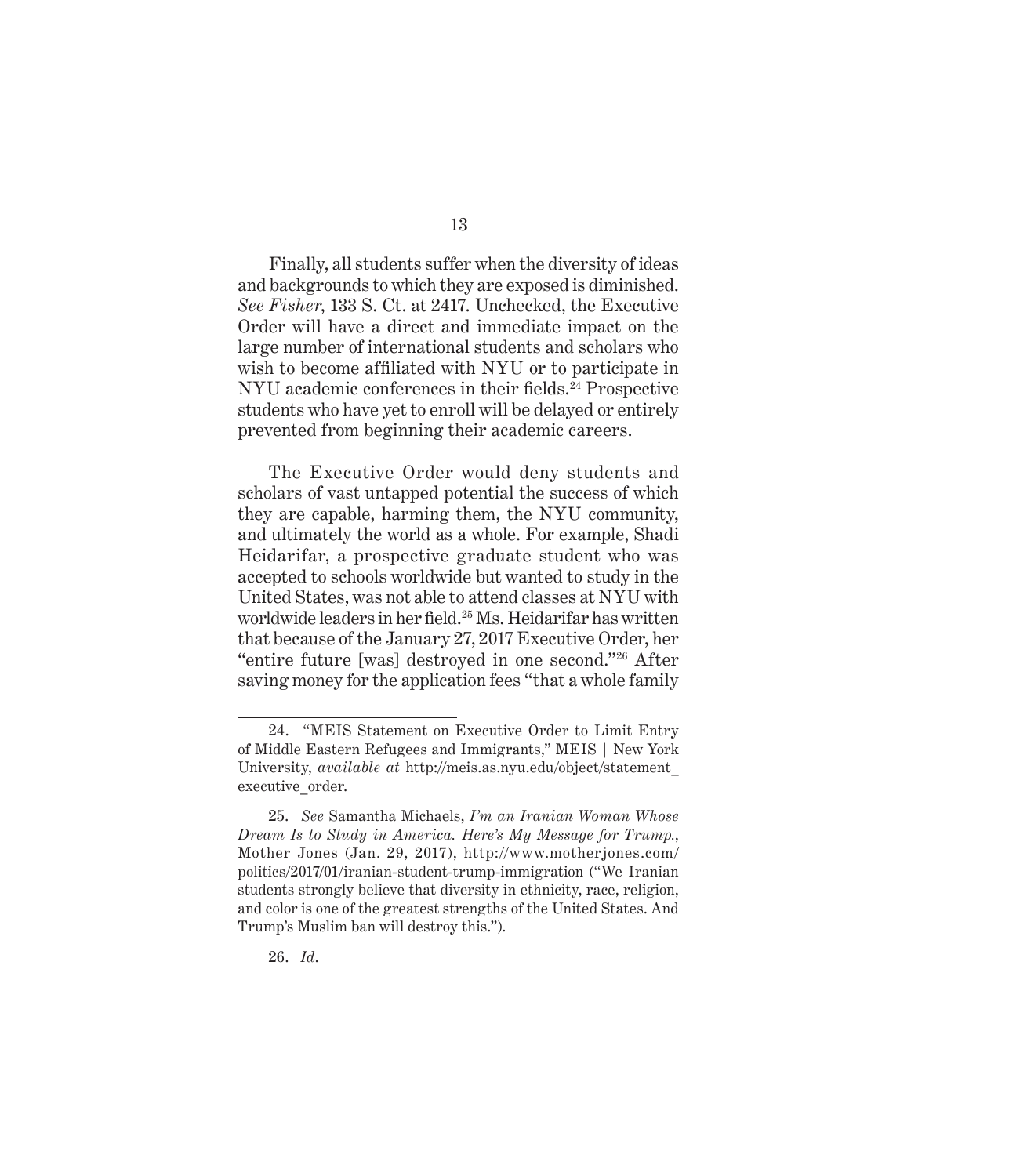could live [on] for a month," Ms. Heidarifar's dreams of studying at NYU were shattered.<sup>27</sup> Ms. Heidarifar is now enrolled at the University of Western Ontario, in Canada.<sup>28</sup> As a direct result of the Executive Order, universities like NYU will be deprived of diverse, capable students who have the potential to contribute to the universities they attend and the world as a whole.

An integral part of the "business of a university [is] to provide that atmosphere most conducive to speculation, experiment, and creation." *Bakke*, 438 U.S. at 305 (quoting *Sweezy v. New Hampshire*, 354 U.S. 234, 263 (1957) (Frankfurter, J., concurring in judgment)). To preserve for NYU and its students and scholars the constitutionally protected benefits of diversity and the free exchange of ideas, and to eliminate the discriminatory exclusion from the United States of persons from Muslim-majority countries, this Court should affirm the decisions of the courts below.

<sup>27.</sup> *Id*.

<sup>28.</sup> Sana Malik, "'I'm accepted here.' Meet 4 students choosing Canada post Brexit and Trump," CBC/Radio-Canada (June 15, 2017) *available at* http://www.cbc.ca/2017/i-m-accepted-here-meet-4 students-choosing-canada-post-brexit-and-trump-1.4158965 ("The travel ban made me feel I would not get a visa for the U.S. on time. Instead, I will start my MA at the University of Western Ontario in September . . . . I hope every nation and government understands that people in the six nations and Iran are not involved in terrorism. We are not a threat to the national security of any country.").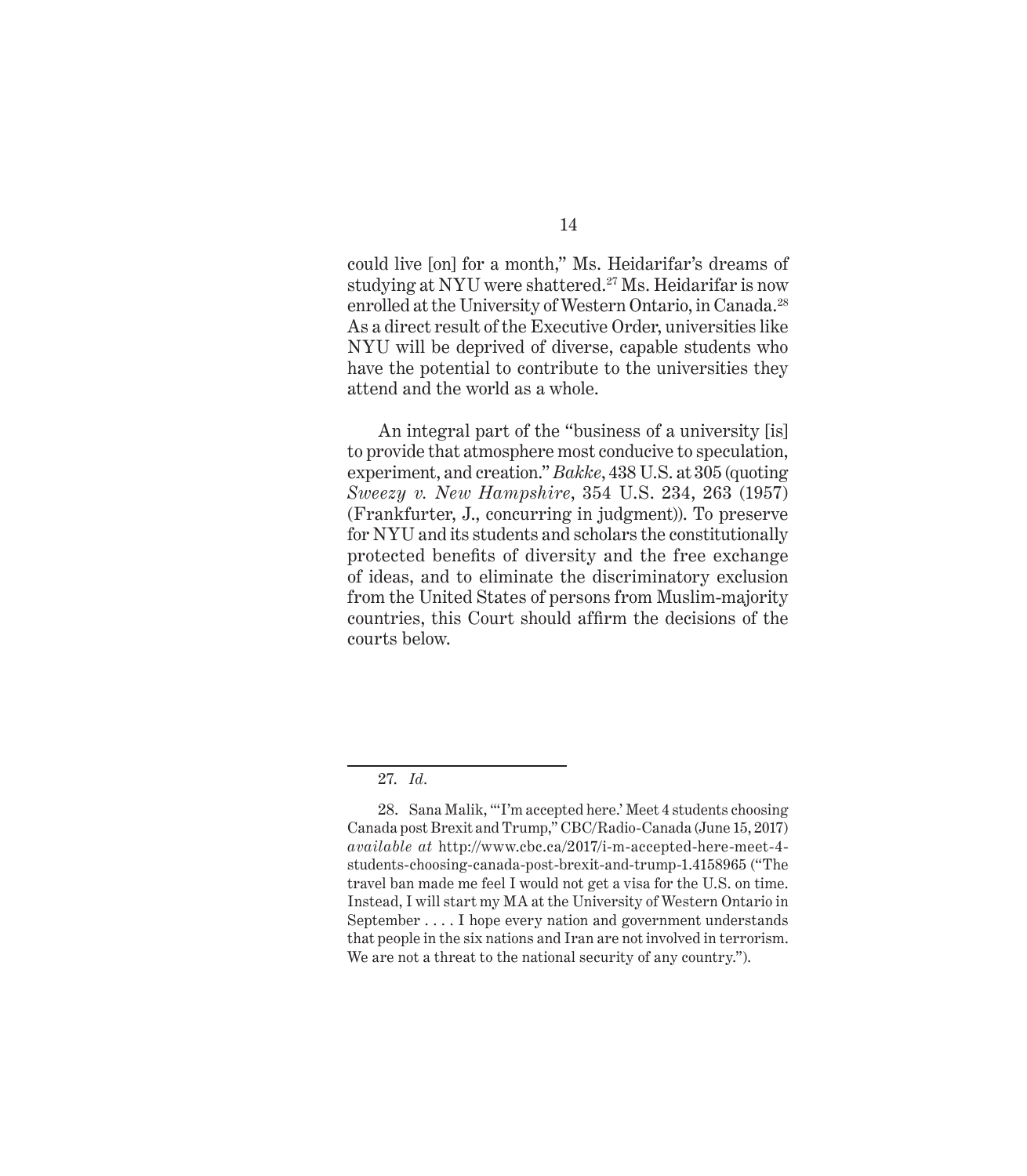### <span id="page-23-0"></span>**III. The Executive Order Has the Same Unlawful Policy Outcomes as Its Predecessor, In Violation of the Constitution and the Immigration and Nationality Act.**

The Executive Order recites that its aim is to "replace" Executive Order 13769, signed January 27, 2017, and respond to judicial orders granted against the earlier Order by "exclud[ing] from the suspensions categories of aliens that have prompted judicial concerns and . . . clarif[ying] or refin[ing] the approach to certain other issues or categories of affected aliens."29 The Executive Order made various changes to the practices to be implemented under the prior Order, including removing Iraq from the list of countries whose nationals are subject to the 90-day suspension of unrestricted entry.30 But it nonetheless suffers from many of the same defects as the prior Order, and is animated by the same unlawful, discriminatory intent.

### **A. The Executive Order Violates the Establishment Clause.**

Because it discriminates against individuals based on their religion and reflects a clear animus towards Muslims, the Executive Order violates the Establishment Clause of the Constitution. The "clearest command of the Establishment Clause is that one religious denomination cannot be officially preferred over another." *Larson v. Valente*, 456 U.S. 228, 244 (1982); *McCreary Cty., Ky. v. Am. Civil Liberties Union of Ky.*, 545 U.S. 844, 866 (2005)

<sup>29.</sup> Executive Order § 1(i).

<sup>30.</sup> *See id.* § 2(c).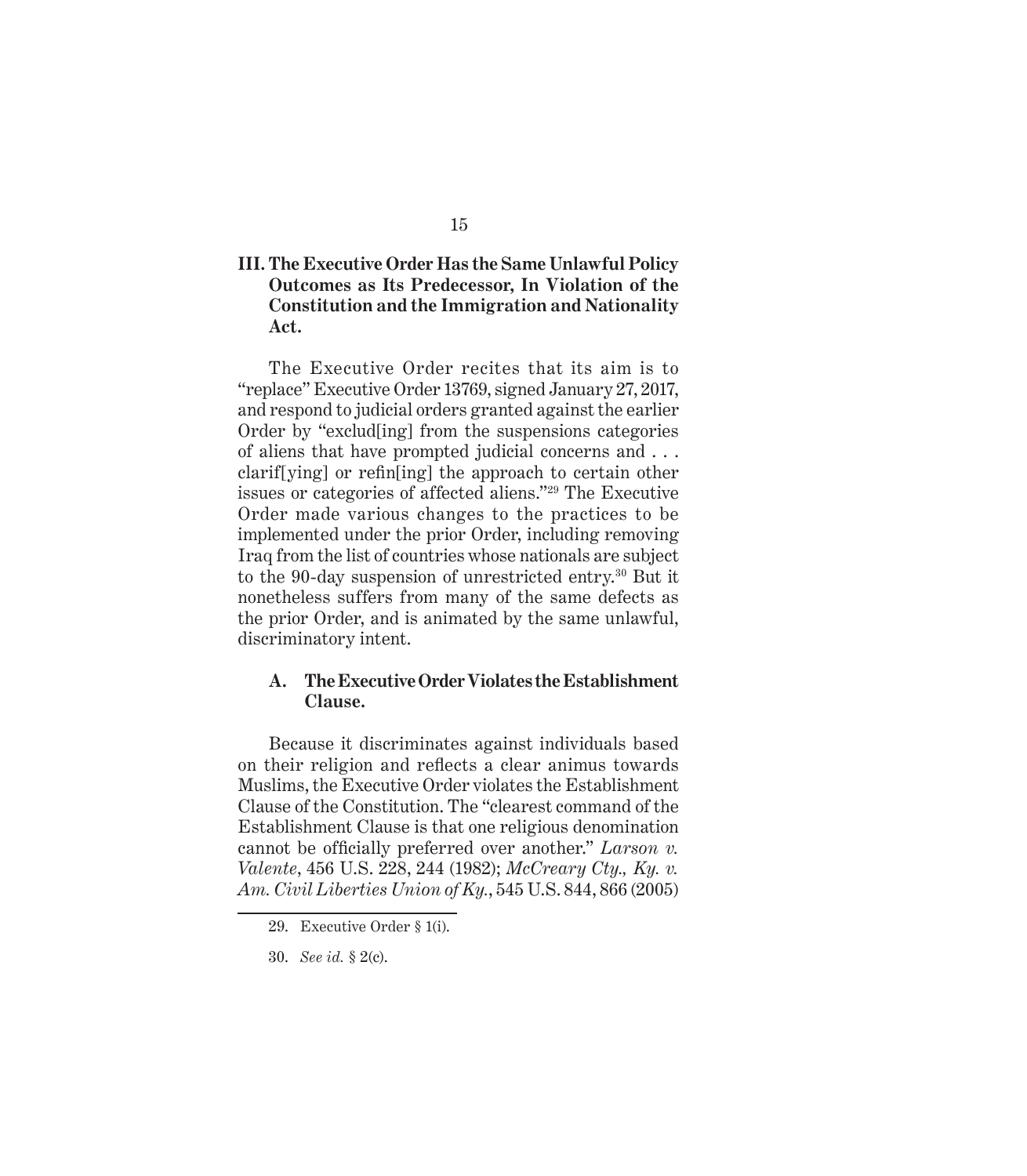(considering the "historical context" of the government act and the "specific sequence of events leading to [its] passage") (internal citation omitted).<sup>31</sup>

The administration would have the Court apply the highly deferential standard articulated in *Kleindienst v. Mandel*, 408 U.S. 753, 769 (1972), and *Kerry v. Din*, 135 S. Ct. 2128, 2141 (2015), that only a "facially legitimate and bona fide reason" need be offered to justify certain federal immigration policies. *Mandel*, 408 U.S. at 769. Application of that standard was rejected by the Ninth

<sup>31.</sup> For similar reasons, the Executive Order violates the Constitution's Equal Protection Clause. *See Bolling v. Sharpe*, 347 U.S. 497 (1954) (applying the Fourteenth Amendment's equal protection clause to the federal government through the Fifth Amendment). Discrimination against a protected class on the basis of overt animus is the most obvious and fundamental abuse of government authority against which the Equal Protection Clause was created to protect. *Vill. of Arlington Heights v. Metro Hous. Dev. Corp.*, 429 U.S. 252, 265-66 (1977) ("When there is proof that a discriminatory purpose has been a motivating factor in the decision, . . . judicial deference is no longer justified."). As such, classifications based on religion or national origin are scrutinized to the highest degree. *Clark v. Jeter*, 486 U.S. 456, 461 (1988) (national origin); *Larson*, 456 U.S. at 244 (religion). A law may fail to withstand scrutiny even if discrimination is not "the sole purpose of the challenged action, but only that it was a 'motivating factor.'" *Arce v. Douglas*, 793 F.3d 968, 977 (9th Cir. 2015) (internal citation omitted). "[T]he Religion Clauses . . . and the Equal Protection Clause as applied to religion . . . all speak with one voice on this point: Absent the most unusual circumstances, one's religion ought not affect one's legal rights or duties or benefits." *Hassan v. City of New York*, 804 F.3d 277, 290 n.2 (3d Cir. 2015) (quoting *Bd. of Educ. of Kiryas Joel Vill. Sch. Dist. v. Grumet*, 512 U.S. 687, 715 (1994) (O'Connor, J., concurring in the judgment) (alterations in original, internal quotation marks omitted)).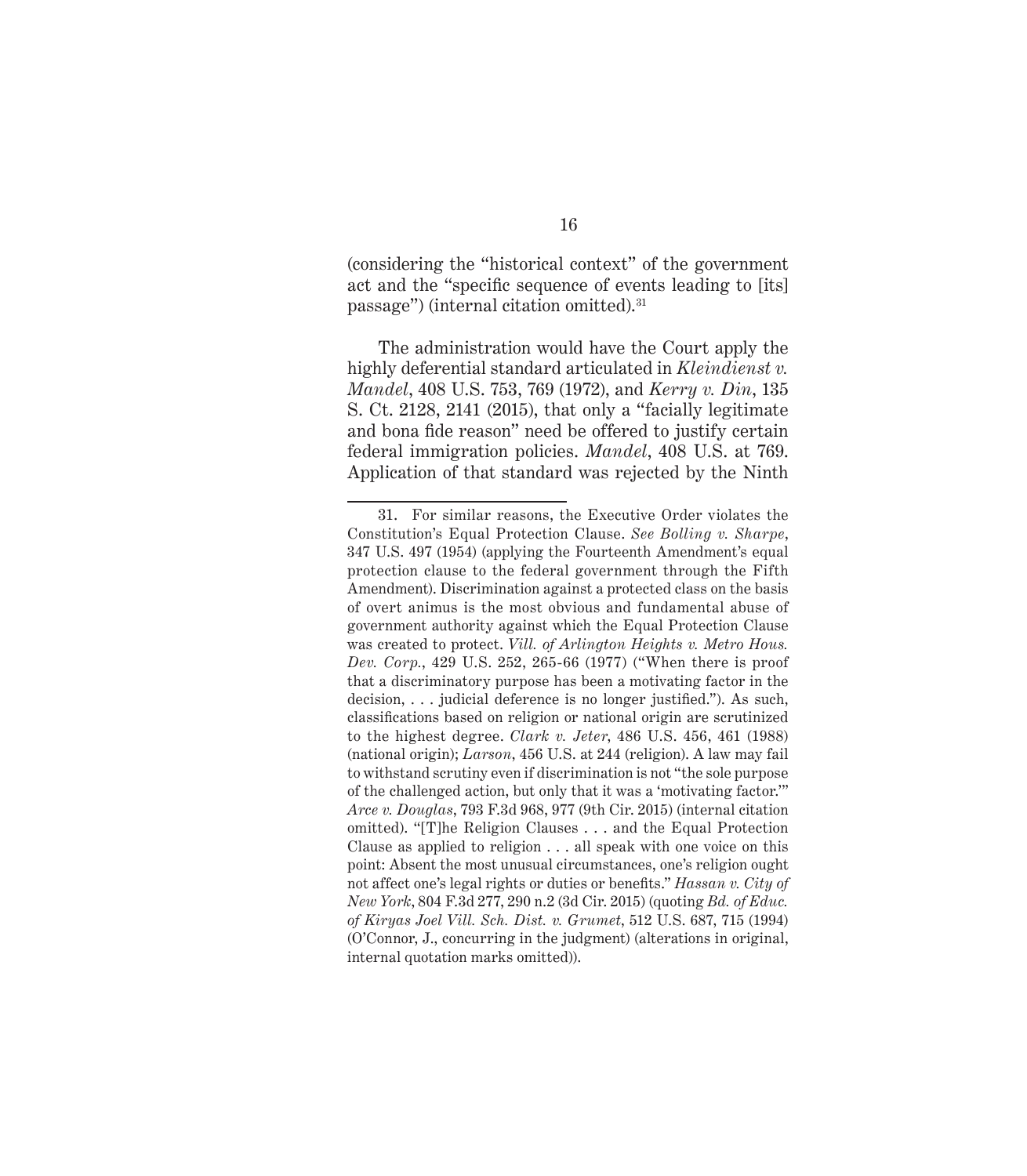#### Circuit in its decision below.32 *See Hawaii v. Trump*, 859 F.3d 741, 769 n.9 (9th Cir. 2017).

Even assuming the *Mandel* standard did apply here, it would not foreclose judicial inquiry into improper purpose. Though deferential, *Mandel* nonetheless requires that there be a "bona fide" policy justification. As the Fourth Circuit majority opinion recognized, determining whether a justification is bona fide in turn requires consideration of the purpose of the challenged state action. *See Int'l Refugee Assistance Project v. Trump*, 857 F.3d 554, 590 (4th Cir. 2017); *see also* Bona Fide, Black's Law Dictionary 223 (4th rev. ed. 1968) ("bona fide" reason is given "sincerely," "honestly," and "with good faith."). There were no allegations in *Mandel* that the reason to exclude the communist speaker was not bona fide. Accordingly, that case dealt solely with facial legitimacy. 408 U.S. at 755, 768 n.7 (noting that all communists were subjected to the same provision). And Justice Kennedy's controlling

<sup>32.</sup> The *Mandel* standard has previously been applied only when reviewing an executive officer's decision to deny a visa. *Din*, 135 S. Ct. at 2140 (Kennedy, J., concurring). As the Ninth Circuit recognized, *Hawaii*, 859 F.3d at 769 n. 9 (9th Cir. 2017), *Mandel* is applicable only when the challenge is to claimed *misuse* of delegated authority, *Mandel*, 408 U.S. at 770 ("We hold that when the Executive exercises this power . . . *negatively*," "courts will not look behind the exercise of that discretion") (emphasis added), or when there is a constitutional challenge to a visa denial on the basis of congressionally enumerated standards, *id*. at 769-70—not when the challenge is to action *exceeding* delegated authority. *See, e.g.*, *Sale v. Haitian Ctrs. Council, Inc.*, 509 U.S. 155, 187–88 (1993) (addressing merits of claim that executive order exceeded authority under the INA without applying *Mandel*).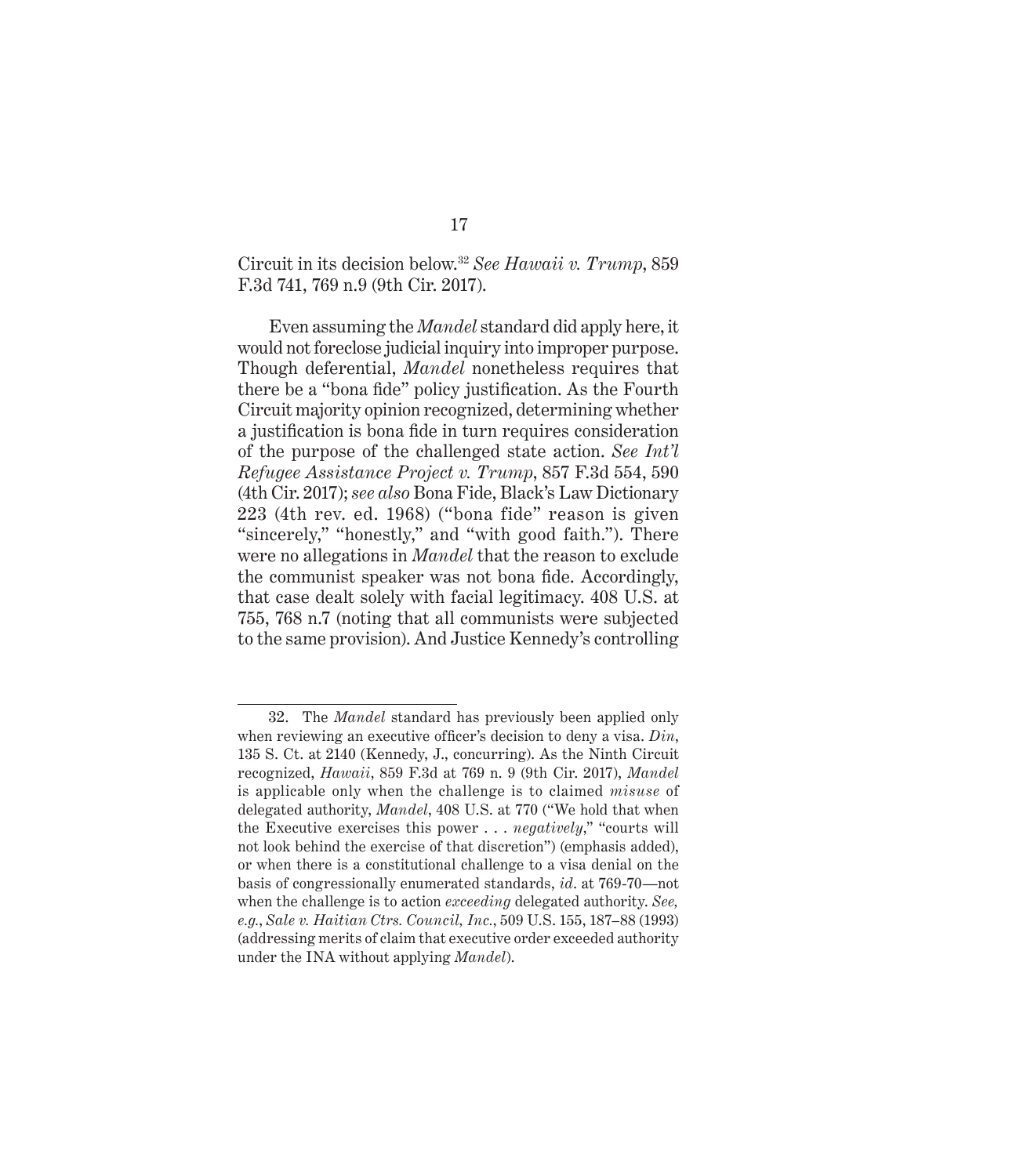concurrence33 in *Din* noted that "an affirmative showing of bad faith," when alleged with sufficient particularity, as here, could overcome deference to a governmental decision. 135 S. Ct. at 2141.<sup>34</sup> This approach also comports with more recent applications of *Mandel* and *Din*, where courts have admonished claimants for failing to allege bad faith—comments that would be non sequiturs if no such allegation could overcome deference. *See, e.g.*, *Cardenas v. United States*, 826 F.3d 1164, 1173 (9th Cir. 2016) (rejecting claim of racial discrimination because the plaintiff did "not plausibly establish that the decision . . . was made on a forbidden racial basis"); *Am. Acad. of Religion v. Napolitano*, 573 F.3d 115, 137 (2d Cir. 2009) (explaining that "a well supported allegation of bad faith . . . would render the decision not bona fide").

As described more fully below, the Executive Order clearly discriminates against Muslims. *See* Section C, *infra*. That Petitioners are able to concoct a purportedly bona fide justification for its existence does nothing to change this result. Even assuming the high bar of *Mandel*

<sup>33. &</sup>quot;When a fragmented Court decides a case and no single rationale explaining the result enjoys the assent of five Justices, 'the holding of the Court may be viewed as that position taken by those members who concurred in the judgment on the narrowest grounds.'" *Marks v. United States*, 430 U.S. 188, 193 (1977) (quoting *Gregg v. Georgia*, 428 U.S. 153, 169 n.15 (1976) (joint opinion of Stewart, Powell, and Stevens, JJ.)).

<sup>34.</sup> Although *Din* recognized that an affirmative showing of bad faith could nullify an executive action, the facts of that case did not address that question, as there was no allegation of bad faith, and the Court recognized that that Petitioner's admission that he "worked for the Taliban" provided "at least a facial connection to terrorist activity." 135 S. Ct. at 2141.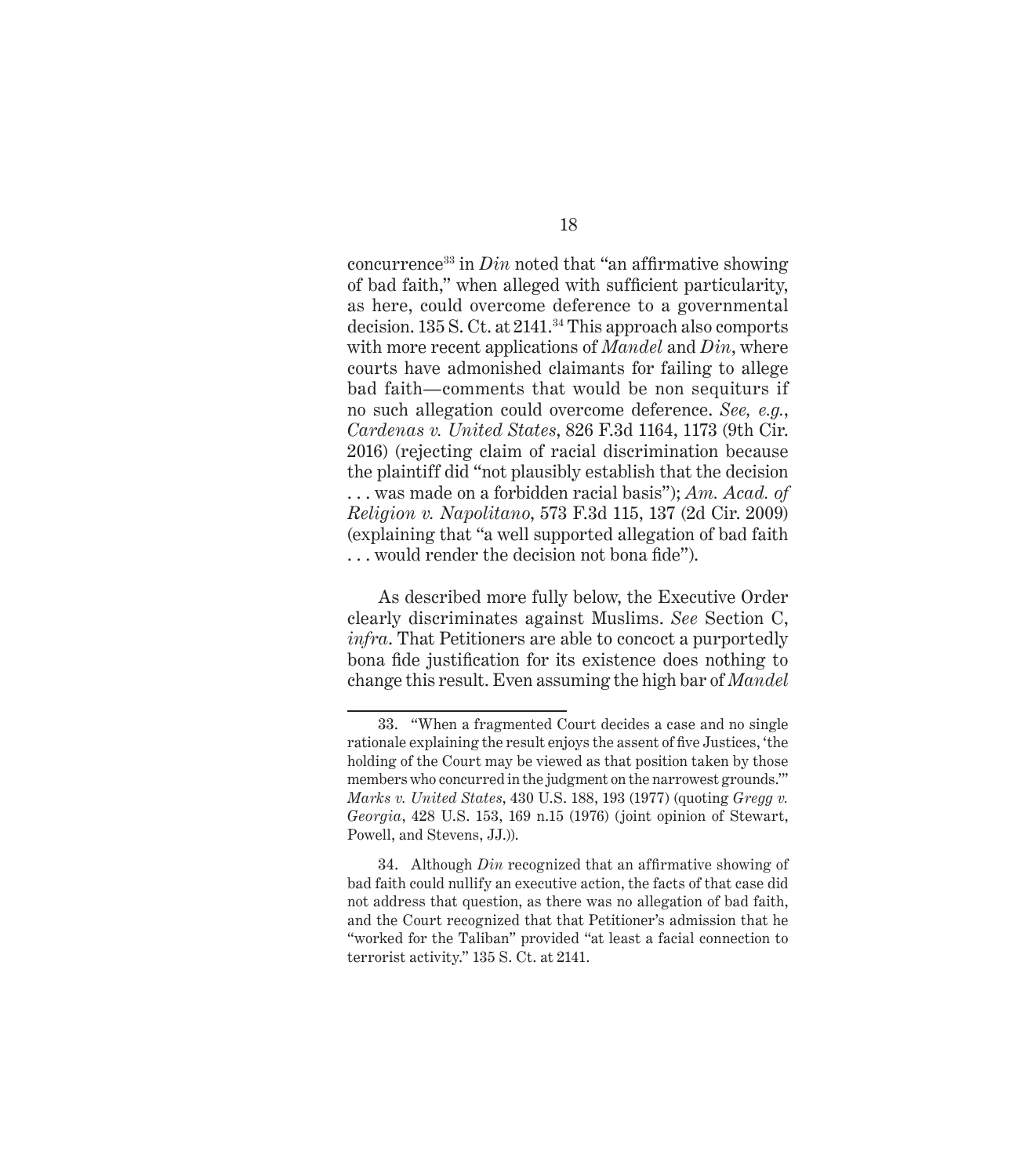<span id="page-27-0"></span>applies here, the evidence before the Court demonstrates that bar has been met and exceeded.

### **B. The Immigration and Nationality Act Limits Executive Authority to Engage in Discriminatory Conduct.**

The Executive Order, like its predecessor, contravenes the letter and intent of the Immigration and Nationality Act of 1965 (the "INA"), exceeding the scope of presidential authority under that statute. The INA was enacted at the height of the civil rights movement, to dismantle the thencurrent system of national-origin quotas, which the nation's leaders believed to be "contrary to our basic principles as a nation."35 The INA's legislative history shows that its intent was to "remove from our law a discriminatory system of selecting immigrants that is a standing affront to millions of our citizens."36 Section 202 of the INA effectuates that intent by prohibiting discrimination in admissions on the basis of national origin. *See* 8 U.S.C.  $§ 1152(a)(1)(A)$  (with limited statutory exceptions, "no person shall receive any preference or priority or be

<sup>35. 111</sup> Cong. Rec. 24, 225 (1965) (statement by Senator Edward M. Kennedy). *See also id.* at 21, 778 (statement of Representative Paul Krebs that immigration rules based on national origin were "repugnant to our national traditions," and that "we must learn to judge each individual by his own worth and by the value he can bring to our Nation").

<sup>36.</sup> Immigration: Hearings Before Subcomm. No. 1 of the Comm. on the Judiciary, House of Representatives, on H.R. 7700 and 55 Identical Bills, 88th Cong. 901-02 (1964), reprinted in 10A Oscar Trelles & James Bailey, Immigration and Nationality Acts: Legislative Histories and Related Documents, doc. 69A (1979) 410 (remarks of Attorney General Robert Kennedy).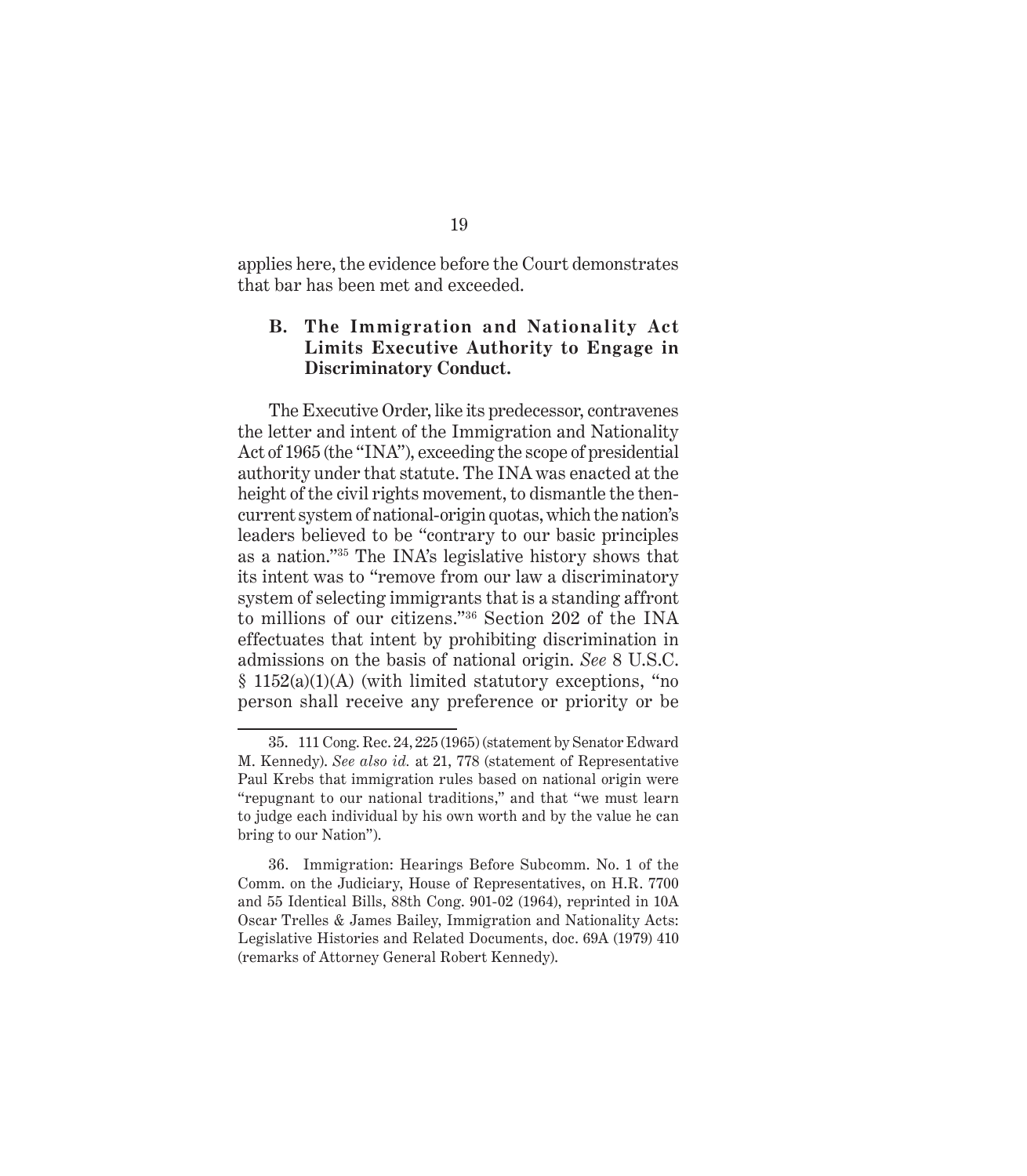discriminated against in the issuance of an immigrant visa because of the person's race, sex, nationality, place of birth, or place of residence."); *see, e.g.*, *Legal Assistance for Vietnamese Asylum Seekers v. Dep't of State*, 45 F.3d 469 (D.C. Cir. 1995) (holding that Congress, in enacting Section 202, "unambiguously directed that no nationalitybased discrimination shall occur").

The President's authority under INA Section 212(f) to "suspend the entry of all aliens or any class of aliens as immigrants or nonimmigrants, or impose on the entry of aliens any restrictions he may deem to be appropriate," *see* 8 U.S.C. § 1182(f), is subject to at least three important limitations. *First*, any presidential proclamation under Section 212(f) requires a legitimate finding that "the entry of [the suspended] aliens or  $\dots$ class of aliens into the United States would be detrimental to the interests of the United States." *Id. Second,* Section 212(f) is circumscribed by Section 202's express and laterenacted prohibition against discrimination on the basis of national origin.37 And *third*, Section 212(f) is a limited delegation of Congress's power to make immigration laws. *See generally* U.S. Const. art. I, § 8, cl. 4 ("The Congress shall have Power . . . [t]o establish an uniform Rule of Naturalization . . . ."); *Galvan v. Press*, 347 U.S. 522, 531 (1954) (the formulation of immigration policies is

<sup>37.</sup> When there is a conflict between two provisions of a statute, the provisions should, whenever possible, be construed to give effect to both provisions. *See, e.g.*, *Food & Drug Admin. v. Brown & Williamson Tobacco Corp.*, 529 U.S. 120, 133 (2000) ("It is a fundamental canon of statutory construction that the words of a statute must be read in their context and with a view to their place in the overall statutory scheme." A court must "fit, if possible, all parts into an harmonious whole.").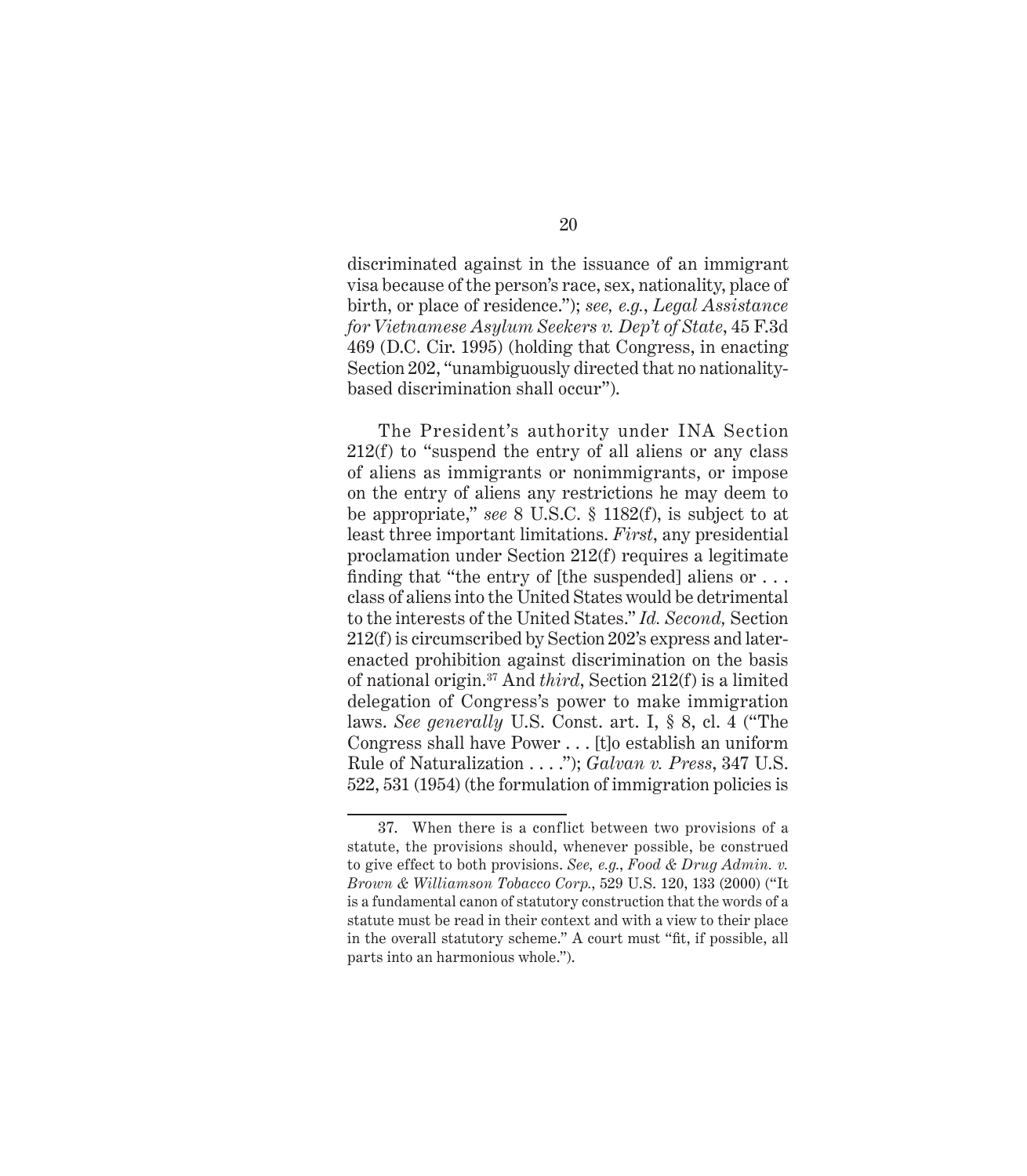"entrusted exclusively to Congress"). Since it is derived from Congressional authority, Section 212(f)'s delegation of authority — like Congress's power itself — is necessarily circumscribed by the Constitution.38 *See, e.g.*, *Zadvydas v. Davis*, 533 U.S. 678, 695 (2001) (Congress's power to create immigration law is "subject to important constitutional limitations"); *Kent v. Dulles*, 357 U.S. 116, 128 (1958) (the Court declined to find in the Secretary of State's facially unlimited authority to set rules governing the grant and issuance of passports an "authority" that would "trench . . . heavily" on fundamental rights, overturning the Secretary's denial of two passport applications as ultra vires); *United States v. Witkovich*, 353 U.S. 194, 199 (1957) (the facially unlimited power of the Attorney General to obtain, *inter alia*, any information from any alien subject to a final order of deportation was implicitly limited to certain relevant topics, where the broad reading proposed by the government would call into question the statute's constitutionality, and the context and legislative history of the statute did not provide unambiguous evidence that Congress intended to give the Attorney General unbridled authority). Because, as the Executive Order demonstrates, actions taken pursuant to an overbroad construction of Section 1182(f) authority can encroach on core constitutional values, presidential authority under INA Section 212(f) is necessarily subject to implicit constitutional limitations, in addition to the explicit limitations in Section 212(f) itself and in Section 202.39

<sup>38.</sup> Section 202's prohibition of discrimination on the basis of national origin further limits Congress' delegation of authority to the President in INA Section 215(a)(1). *See* 8 U.S.C. § 1185(a)(1).

<sup>39.</sup> In fact, the balance of Section 212—particularly subsection  $(a)(1-10)$ , which define "[c] lasses of aliens ineligible for visas or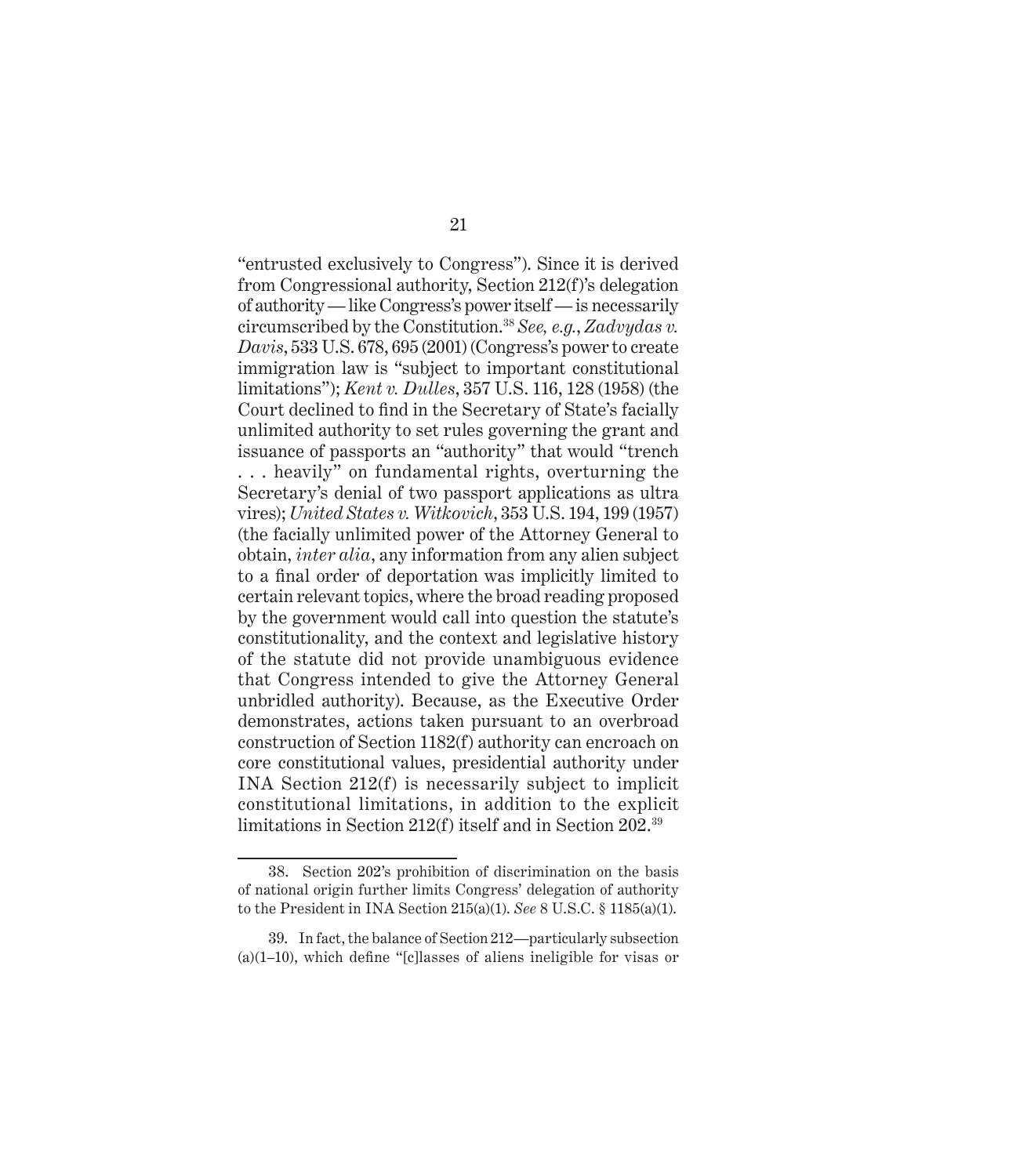<span id="page-30-0"></span>As shown below, the Executive Order exceeds the bounds of Presidential authority under INA Section 212(f) by violating the Constitution, Section 202's unambiguous prohibition against discrimination on the basis of national origin, and INA Section 212(f)'s own requirement that an exercise of presidential authority under that section be justified by a legitimate finding that the admission of a suspended class of individuals is against the interests of the United States.

### **C. The Executive Order's Text and History Reveal that the Executive Order Violates the Constitution and the INA.**

The Executive Order violates both the Constitution and the INA because it arbitrarily singles out six Muslimmajority countries as targets for its ban. This invidious discrimination is apparent from the text of the Executive Order itself, its history, and the unsubstantiated pretext offered to support it.

The plain text of the Executive Order's 90-day suspension of entry by nationals of the six countries discriminates against Muslims on the basis of their religion because it singles out these Muslim-majority countries without a plausible basis for doing so. The text of the order further violates the Constitution's Establishment

admission" including on the basis of "prepar[ation] or plan[ning of] a terrorist activity," engagement in activities that would have "potentially serious adverse foreign policy consequences for the United States," or "[a]ssociation with terrorist organizations" further suggests that Congress did *not* intend for the President to be able to use his Section 212(f) authority to discriminate on the basis of national origin, even in the purported or actual name of national security. *See* 8 U.S.C. § 1182.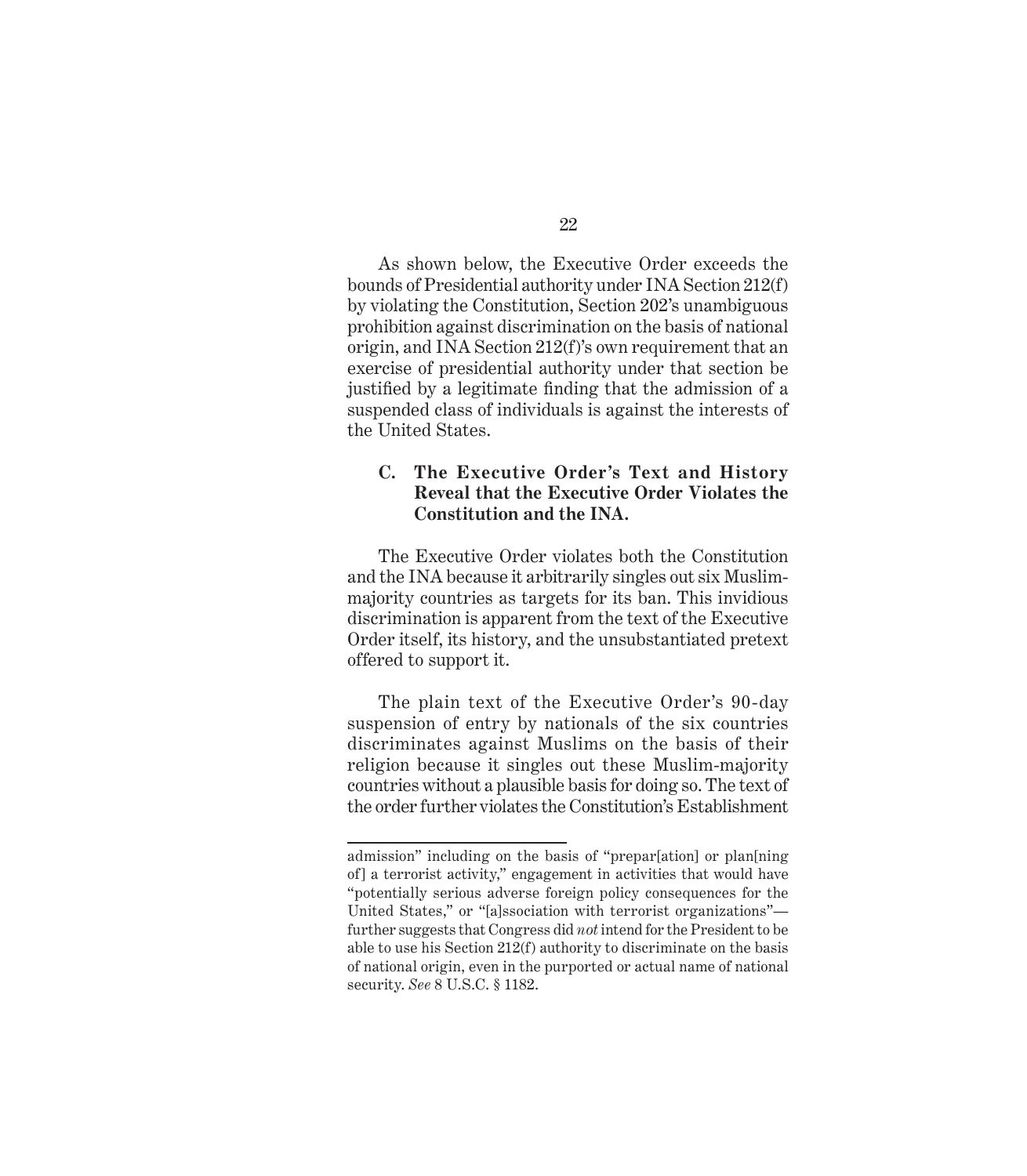Clause and Equal Protection Clause, as well as Section 202's prohibition against discrimination based on national origin. The President's denial that the Executive Order is a Muslim ban is belied by his own repeated characterization of the ban as well as by its impact: each of the targeted countries has a Muslim population of  $90\%$  or more.<sup>40</sup> Three of the countries—Iran, Somalia, and Yemen—have Muslim populations of more than 99%.<sup>41</sup>

The Executive Order's disparate impact on Muslims betrays its unconstitutionality.42 But further, the Executive Order overtly discriminates against Muslims by exploiting and perpetuating unfounded and harmful stereotypes. The Order invokes "honor killings"43 and "radicalized" foreign nationals.44 These terms are not neutral, but carry very specific meanings aimed at a faith "singled out for discriminatory treatment." *Church of Lukumi Babalu Aye, Inc. v. Hialeah*, 508 U.S. 520, 538 (1993) (holding that use of allegedly neutral terms "sacrifice" and "ritual" were

<sup>40.</sup> Pew Research Ctr., "The Global Religious Landscape: a Report on the Size and Distribution of the World's Major Religions as of 2010," 47-50 (2012), https://goo.gl/HVoVJI (Libya is 96.6% Muslim, Syria 92.8%, and Sudan 90.7%).

<sup>41.</sup> *Id*.

<sup>42.</sup> *See Washington v. Davis*, 426 U.S. 229, 242 (1976) (disparate impact, while not determinative, "may for all practical purposes demonstrate unconstitutionality [under the Equal Protection Clause] because" in some cases the challenged action is "very difficult to explain" in terms not reflecting unconstitutional discriminatory intent).

<sup>43.</sup> Executive Order § 11(iii).

<sup>44.</sup> *Id*. § 11(ii).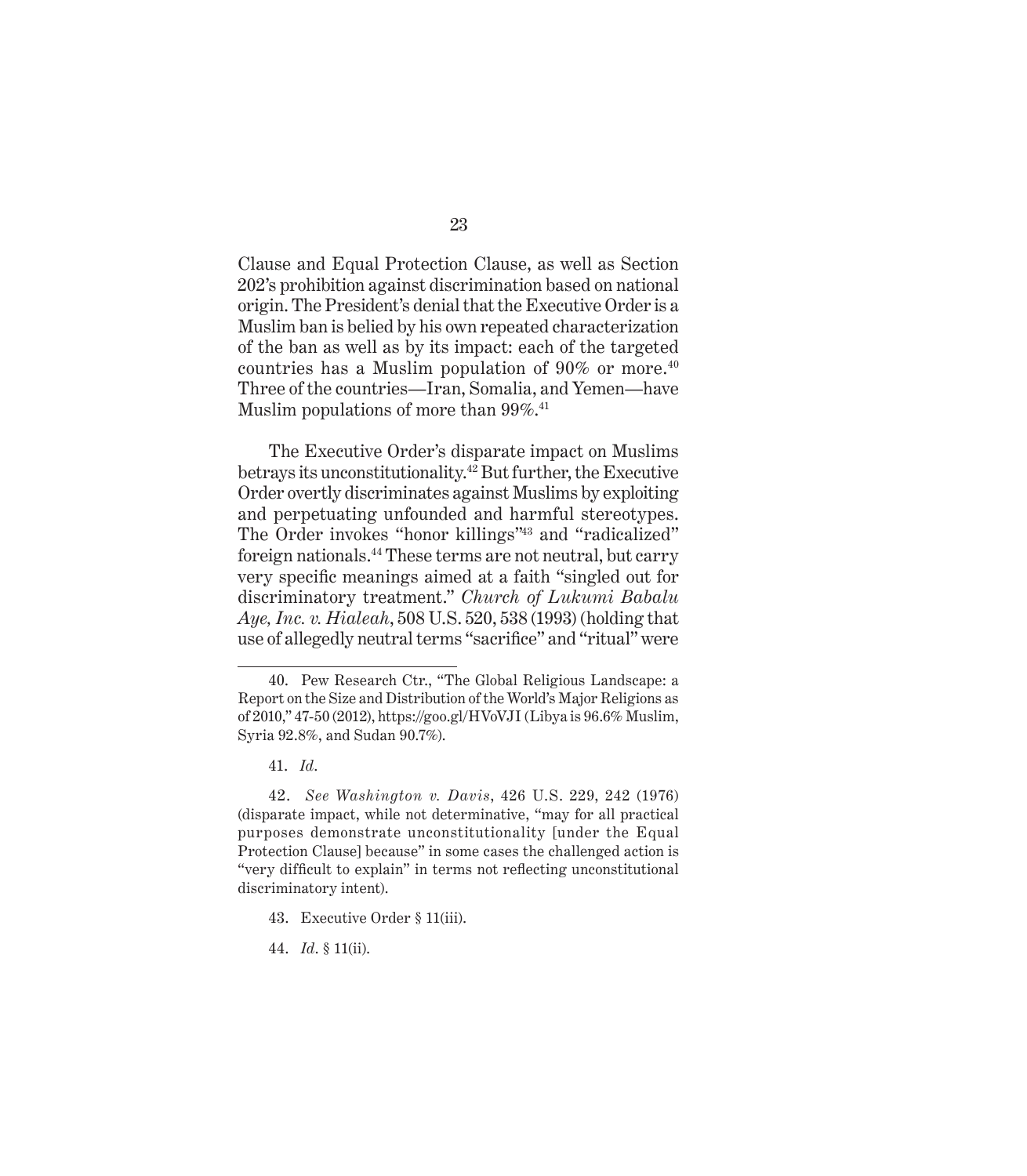evidence of singling out a particular religion in violation of the Establishment Clause).45

The call for public reporting of "honor killing" is a thinly-veiled attempt to paint Muslim men as domestic abusers.46 This blatant stigmatization of Muslims runs

46. Executive Order § 11(iii) (calling for the Attorney General "to collect and make publicly available . . . information regarding the number and types of gender- based violence against women, including so-called 'honor killings,' in the United states by foreign nationals"); *see also* Leti Volpp, *Trump's mention of 'honor killings' betray the truth of his 'Muslim ban'*, The Hill (Feb. 22, 2017), *available at* http:// origin-nyi.thehill.com/blogs/pundits-blog/immigration/320632 trumps-mention-of-honor-killings-betray-the-truth-of-his ("Honor killings stand in for the idea of Muslim barbarity. Their invocation in the executive order helps make apparent that the 'foreign nationals' whose entry poses a terrorist threat are Muslim."); Emma Green, Trump's 'Honor Killing' Tracking System Could Exacerbate Domestic Violence, The Atlantic (Mar. 7, 2017), *available at* https:// www.theatlantic.com/politics/archive/2017/03/honor-killingstrump/518766/ ("The term itself is loaded: It suggests that homicide can be religiously justified. But "'honor killing' has nothing to do with Islam," argued Aisha Rahman, the executive director of Karamah, a research and advocacy organization that works on issues of gender

<sup>45.</sup> That the language of the Executive Order is targeted against people of the Muslim faith becomes even more evident when one considers the leaked draft of the January 27, 2017 Executive Order, which included the phrase "violent religious edicts"—a transparent attempt to disparage Muslims as barbaric. Daniel M. Kowalski, *Executive Order: Protecting the Nation from Terrorist Attacks by Foreign Nationals – White House (Draft, Unsigned, Undated*), Lexis Nexis Legal Newsroom (Jan. 25, 2017), *available at* https://www.lexisnexis.com/legalnewsroom/immigration/b/ newsheadlines/archive/2017/01/25/executive-order-protecting-thenation-from-terrorist-attacks-by-foreign-nationals-white-housedraft-unsigned-undated.aspx?Redirected=true ("We cannot . . . admit into our country . . . those who would place violent religious edicts over American law.").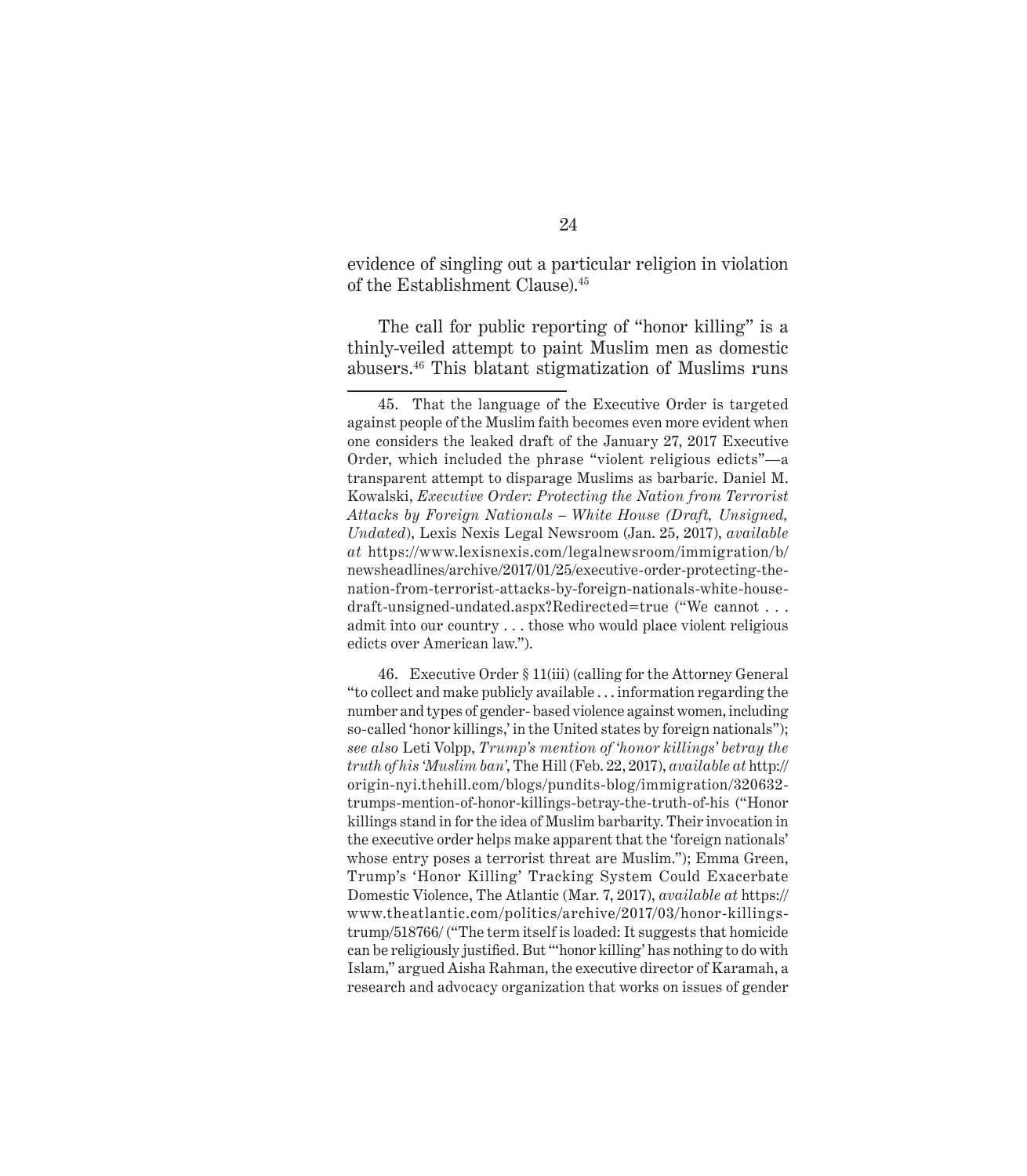afoul of the Establishment Clause and Equal Protection Clause. *See Hialeah*, 508 U.S. at 538; *Romer v. Evans*, 517 U.S. 620, 634 (1996) ("[L]aws of the kind now before us raise the inevitable inference that the disadvantage imposed is born of animosity toward the class of persons affected."). It also reveals how the Executive Order does not satisfy INA Section 212(f)'s requirement of a "legitimate finding" that the admission of a suspended class of individuals is against the interests of the United States. Domestic violence is a serious problem for people of all faiths and backgrounds, not just those from the six Muslim-majority countries.<sup>47</sup>

In addition to being reflected in its text, the Executive Order's unconstitutional and illegal invidious discrimination is confirmed by a review of its history, including statements made by the President and others regarding its purposes. *See Hawai'i v. Trump*, No. 17-

equity in Islam. "In Islamic law, there's nothing that's even called 'honor killing.'").

<sup>47.</sup> *See, e.g.*, *National Intimate Partner and Sexual Violence Survey 2010 Summary Report*, National Center for Injury Prevention and Control Division of Violence Prevention 40 (2010), *available at*  https://www.cdc.gov/violenceprevention/pdf/nisvs\_report2010-a.pdf (finding domestic violence occurs against intimate partners across all races and ethnicities). Particularly when one takes into account the frequency of hyper-masculinity killings, "honor killings" are more a matter of verbiage than a culturally distinct category of crime. *See* Soraya Chemaly, Mass Killings in the US: Masculinity, Masculinity, Masculinity, The Huffington Post, Blog (Oct. 5, 2015), *available at* http://www.huffingtonpost.com/soraya-chemaly/mass-killings-inthe-us-w\_b\_8234322.html (noting that "[d]uring the last 30 years, all but one of the mass murders in the U.S. was committed by men, 90 percent of whom were white," and finding that mass killings disproportionately target women and are motivated partially by anti-feminist sentiment).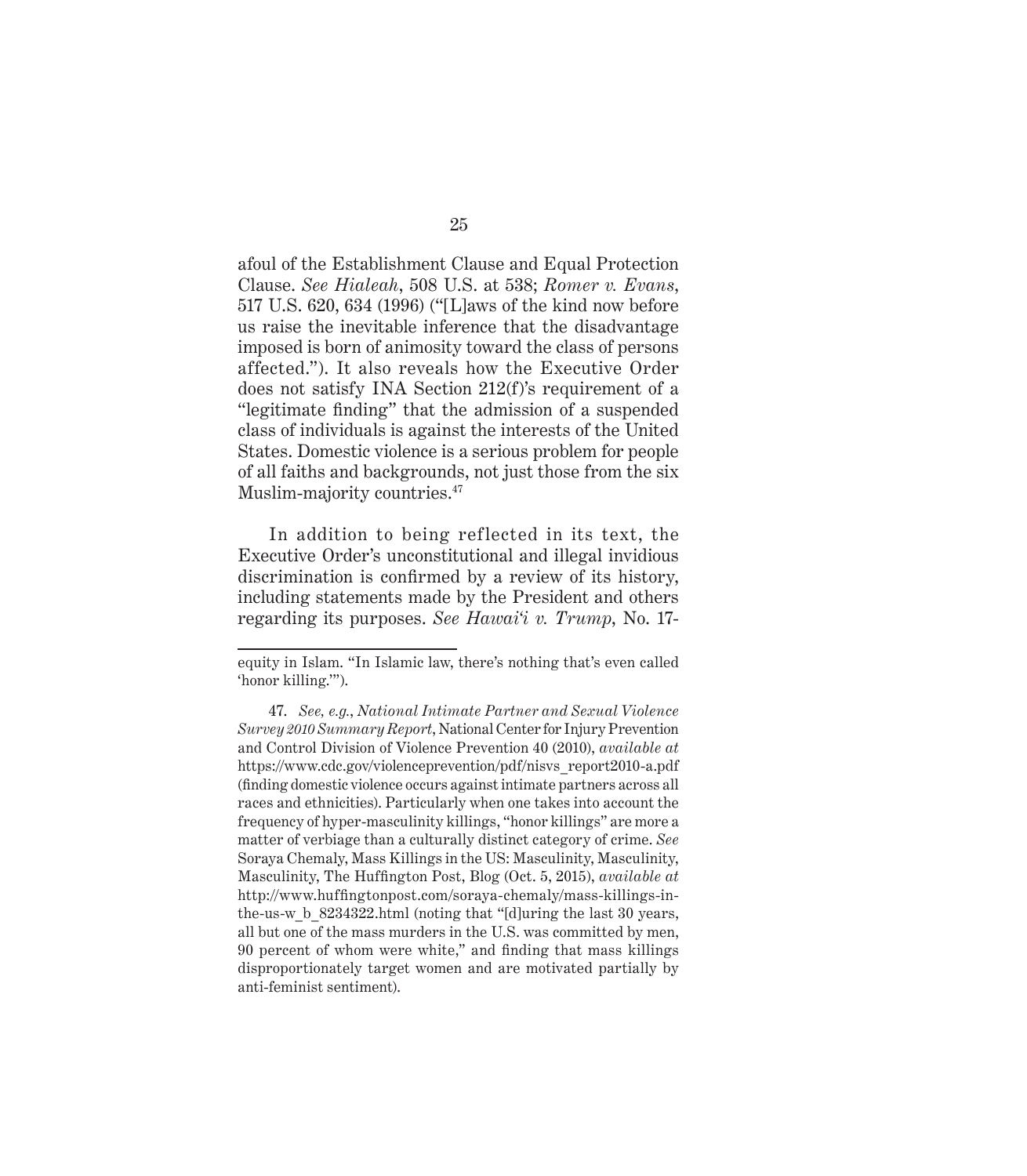00050, 2017 WL 1167383, at \*6 (D. Haw. Mar. 29, 2017) (Where the "'historical context' and the 'specific sequence of events leading up to' the adoption of the challenged Executive Order [is] as full of religious animus, invective, and obvious pretext as is the record here, it is no wonder that the Government urges the Court to altogether ignore that history and context.") (internal citation omitted). Although the current Executive Order was supposedly written to address the illegalities and deficiencies of its predecessor, White House Advisor Stephen Miller has admitted that the changes "are mostly minor, technical differences," and "[f]undamentally, [it will be] the same, basic policy outcome for the country."48 Much like the original,49 the revised Executive Order is steeped in a background of the President's discriminatory statements that, without any evidence whatsoever, perpetuated the stereotype that people of Muslim faith are largely terrorists seeking to harm the United States.<sup>50</sup> President

49. *See, e.g.*, *Washington,* 847 F.3d at 1167 ("statements by the President about his intent to implement a 'Muslim ban'" and evidence that the original Executive Order represented the effectuation of that intent undermined the Government's likelihood of success on appeal of injunction of the original Executive Order).

50. *See, e.g.*, Jessica Estepa, *'Preventing Muslim immigration' statement disappears from Trump's campaign site*, USA Today (May 8, 2017), *available at* https://www.usatoday.com/story/news/ politics/onpolitics/2017/05/08/preventing-muslim-immigrationstatement-disappears-donald-trump-campaign-site/101436780/ (campaign website calling for a "shutdown of Muslims entering the United States" taken down May 8, 2017); Interview of Donald Trump on CBN News, YouTube (Apr. 11, 2011), https://m.youtube.com/

<sup>48.</sup> Taylor Link, *Stephen Miller admits the new executive order on immigration ban is same as the old*, SALON (Feb. 22, 2017), *available at* http://www.salon.com/2017/02/22/stephen-milleradmits-the-new-executive-order-on-immigration-ban-is-same-asthe-old/.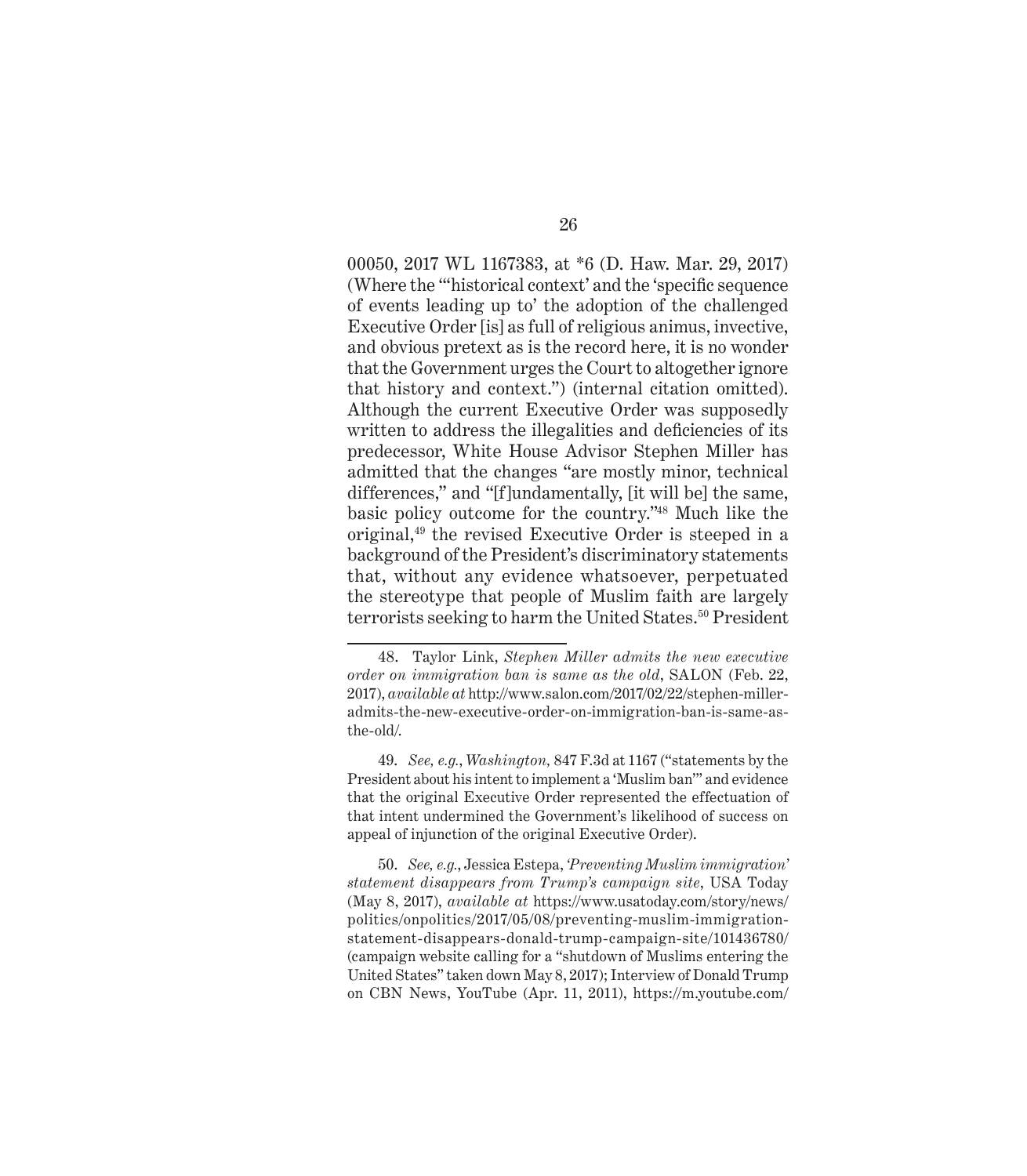Trump has repeatedly called for: shutting down mosques in the United States,<sup>51</sup> suspicionless surveillance of Muslims in mosques, $52$  a registry for all practicing Muslims, $53$  racial profiling of all Muslims, $54$  and a total ban of Muslims coming to the United States.<sup>55</sup>

51. *See, e.g.*, Nick Gass, *Trump: 'Absolutely no choice' but to close mosques,* Politico (Nov. 18, 2015), http://www.politico.com/ story/2015/11/trump-close-mosques-216008.

52. *See, e.g.*, Lauren Carroll, *In Context: Donald Trump's comments on a database of American Muslims,* Politifact (Nov. 24, 2015), http://www.politifact.com/truth-o-meter/article/2015/nov/24/ donald-trumps-comments-database-american-muslims/.

53. Vaughn Hillyard, *Donald Trump's Plan for a Muslim Database Draws Comparison to Nazi Germany*, NBC News (Nov. 20, 2015), *available at* http://www.nbcnews.com/politics/2016 election/trump-says-he-would-certainly-implement-muslimdatabase-n466716. On December 21, 2016, more than a month after being elected President, Mr. Trump responded to a question about whether he was rethinking his plan for a Muslim registry by stating: "You know my plans all along, and I've been proven to be right." Video, Trump: 'You've known my plans' on proposed Muslim ban, Wash. Post (Dec. 21, 2016), *available at* https://www. washingtonpost.com/video/politics/trump-youve-known-my-planson-proposed-muslim-ban/2016/12/21/8a7bba66-c7ba-11e6-acda-59924caa2450\_video.html.

54. Transcript, Face the Nation, CBS News (Jun. 19, 2016), http://www.cbsnews.com/news/face-the-nation-transcripts-june-19- 2016-trump-lynch-lapierre-feinstein/.

55. Ed Pilkington, *Donald Trump: Ban All Muslims Entering US*, The Guardian (Dec. 7, 2015), *available at* https:// www.theguardian.com/us-news/2015/dec/07/donald-trump-banall-muslims-entering-us-san-bernardino-shooting. Petitioners'

watch?v=fWzDAvemJG8 (arguing that there is a "Muslim problem" in the United States, and suggesting that the Koran teaches a "very negative vibe" and "tremendous hatred").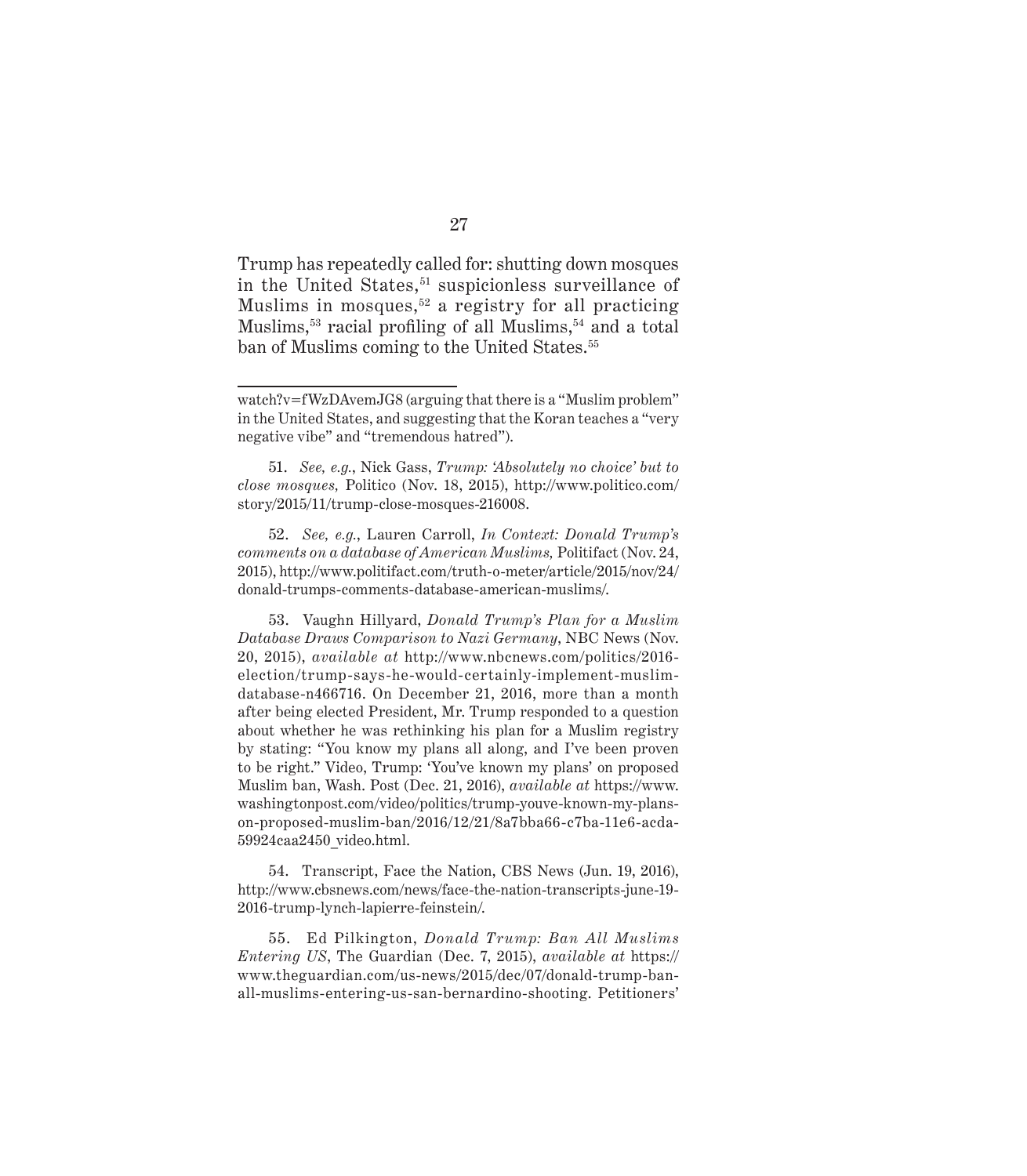The administration's attempts to cloak this discriminatory intent in neutral language are unavailing.<sup>56</sup> In July 2016, then-candidate Trump telegraphed his aim to disguise the language of the Muslim ban to pass legal muster, when he noted that he would henceforth refer to the Muslim countries on the basis of geographic location rather than religious majority, because "[p]eople were so upset when [he] used the word Muslim."57 Rather

56. Petitioners' contention (Petitioners' Mem. at 48) that the judicial branch lacks any power to review the national-security conclusions or "predictive judgments" of the President, and should therefore ignore the weight of evidence that reveals the discriminatory intent that motivated the Executive Order, has no foundation in law and would be illogical here. *See, e.g.*, *Boumediene v. Bush*, 553 U.S. 723, 765 (2008) (the "political branches" lack "the power to switch the Constitution on or off at will"); *Zadvydas*, 533 U.S. at 695 (2001) (emphasizing that the power of the political branches over immigration "is subject to important constitutional limitations"); *INS v. Chadha*, 462 U.S. 919, 943 (1983) (rejecting the argument that Congress has "unreviewable authority over the regulation of aliens," and affirming that courts can review "whether Congress has chosen a constitutionally permissible means of implementing that power"). Judicial review of the Executive Order and the discriminatory intent that motivated it is entirely proper here, and should include all statements made by the President and his associates that shed light on its purpose and intent.

57. Donald Trump Remarks in Manchester, New Hampshire, C-SPAN (Jun. 13, 2016), https://www.c-span.org/video/?410976-1/ donald-trump-delivers- remarks-national- security-threats.

assertion that these comments like these are a product of a candidate running for office rather than a President who took an oath to uphold the constitution is belied by the fact that these comments have continued as recently as August, 2017. *See, e.g.*, Donald J. Trump, Twitter (Aug. 18, 2017), https://twitter.com/realDonaldTrump/ status/898531481185689600 ("Radical Islamic Terrorism must be stopped by whatever means necessary!"); *see also infra* pp. 20-21.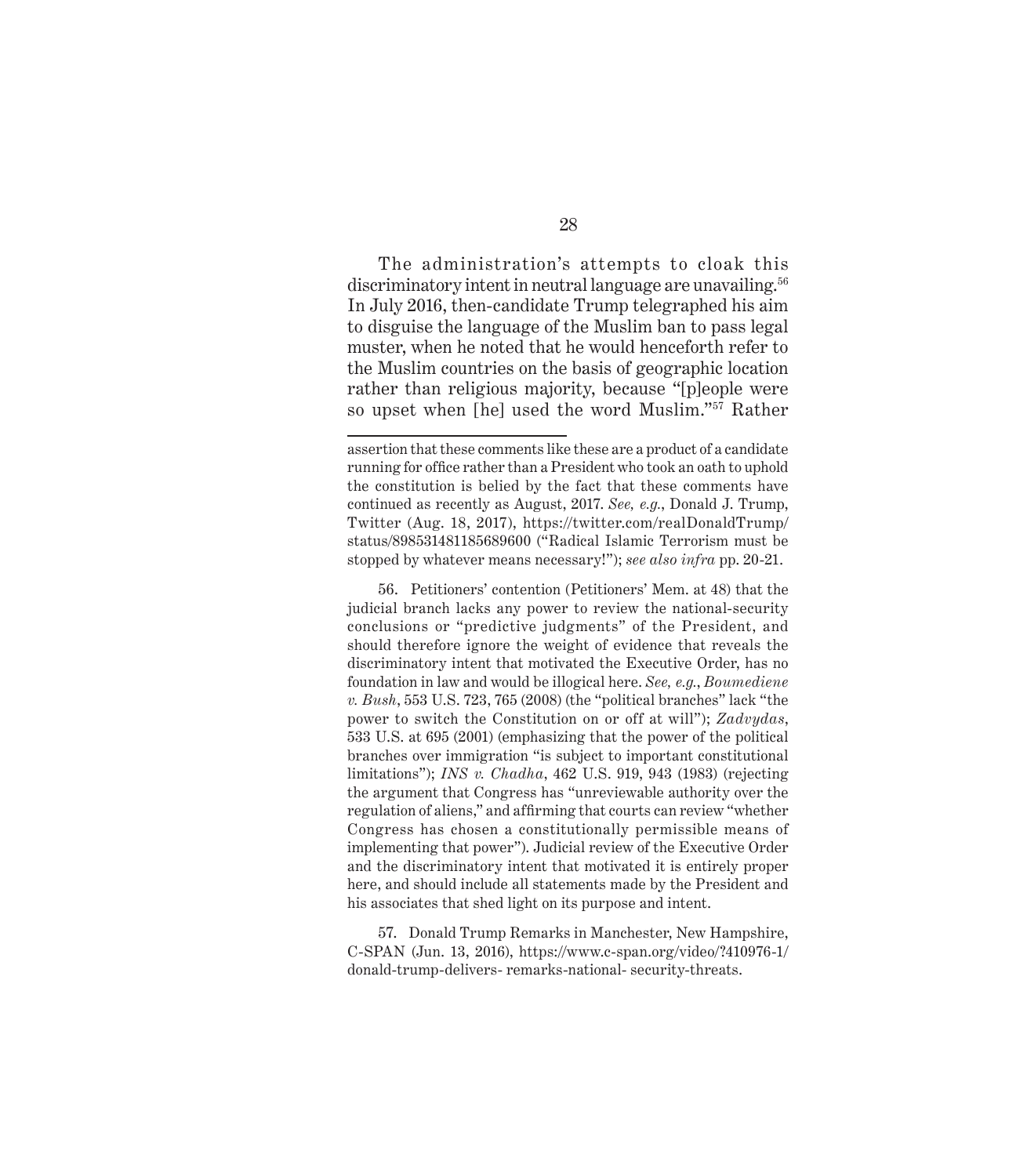than a "rollback" of previous calls for a Muslim ban, President Trump has characterized the administration's new approach as an "expansion" of his prior rhetoric.<sup>58</sup> A prominent advisor to the Trump campaign, Rudolph W. Giuliani recounted that President Trump wanted a "Muslim ban" and had requested that Mr. Giuliani assemble a commission to show him "the right way to do it legally."59 Even recently, the President has affirmed, and in fact doubled down on the same rhetoric, repeatedly characterizing the Executive Order as a ban—not a temporary pause, as Petitioners assert:

- On April 26, 2017, the President stated, "the Ninth Circuit rules against the ban . . . ridiculous."60
- On June 3, 2017, the President stated, "We need the Travel Ban as an extra level of safety!"61
- On June 5, 2017, the President stated, "People, the lawyers and the courts can call it whatever they want, but I am calling it what we need and what it is,

<sup>58.</sup> *Id*.

<sup>59.</sup> *Trump asked for a 'Muslim Ban,' Giuliani says – and ordered a commission to do it 'legally,'* Wash. Post (Jan. 29, 2017), *available at* https://www.washingtonpost.com/news/the-fix/ wp/2017/01/29/trump-asked-for-a- muslim-ban-giuliani-says-andordered-a-commission-to-do-it- legally/?utm\_term=.82e451dca6b8.

<sup>60.</sup> Donald J. Trump, Twitter (April 26, 2017), https://twitter. com/realDonaldTrump/status/857177434210304001.

<sup>61.</sup> Donald J. Trump, Twitter (June 3, 2017), https://twitter. com/realDonaldTrump/status/871143765473406976.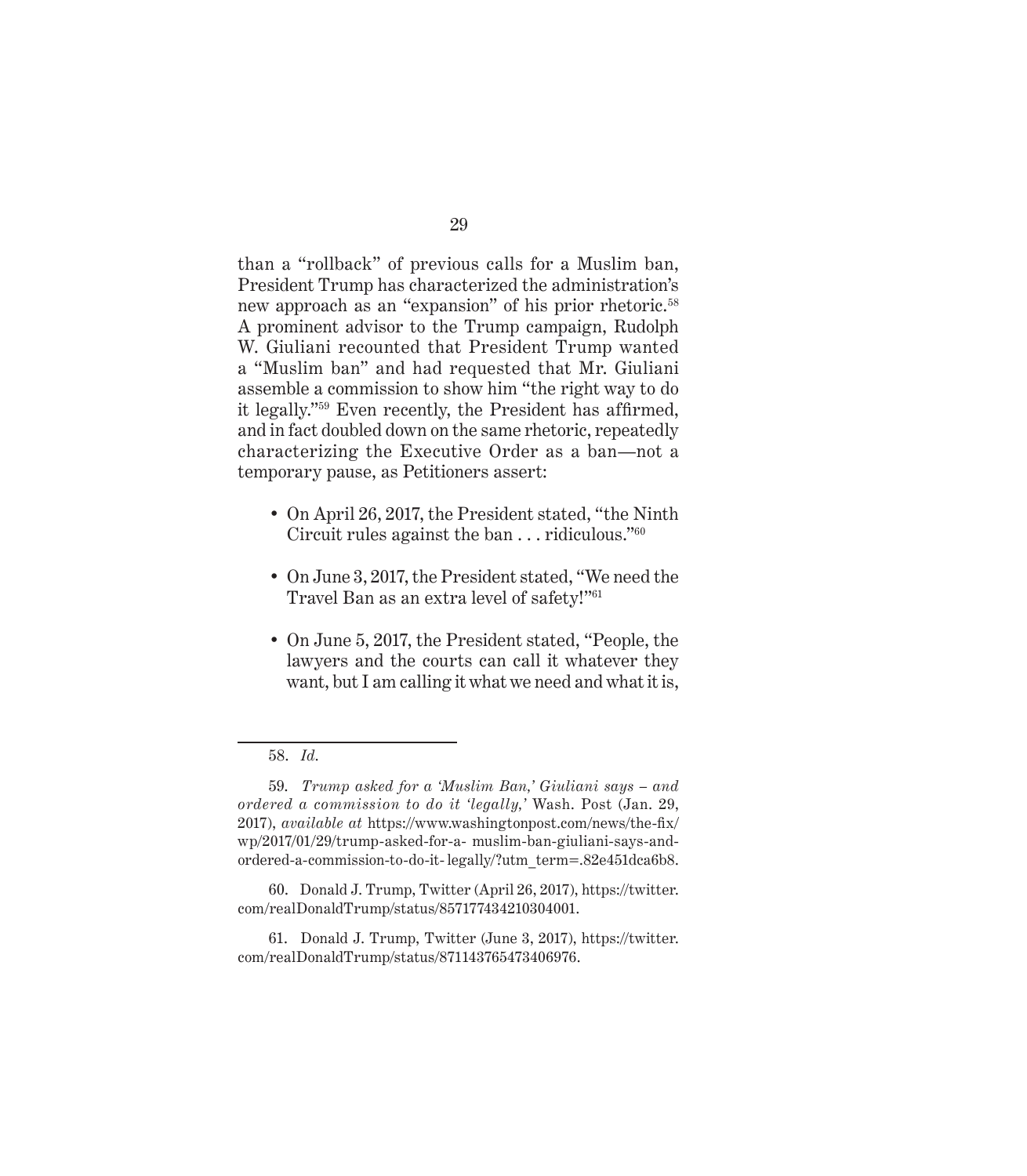30

a TRAVEL BAN!"62 The President then reiterated this point not once, but twice in the same day. He stated, "The Justice Dept. should have stayed with the original Travel Ban, not the watered down, politically correct version they submitted to S.C."63 Less than three hours later, he stated, "we need a TRAVEL BAN . . . not some politically correct term that won't help us protect our people."64

- On June 13, 2017, the President stated, "the 9th Circuit did it again - Ruled against the TRAVEL BAN."65
- Most recently, on August 17, 2017, the President again promoted the same anti-Muslim propaganda repeated throughout the campaign that General Pershing was able to eradicate terrorism by murdering captured Muslims with bullets soaked in pigs' blood: "Study what General Pershing of the United States did to terrorists when caught. There was no more Radical Islamic Terror for 35 years!"66

64. Donald J. Trump, Twitter (June 5, 2017), https://twitter. com/realDonaldTrump/status/871899511525961728.

65. Donald J. Trump, Twitter (June 13, 2017), https://twitter. com/realDonaldTrump/status/874578159676665857.

66. Donald J. Trump, Twitter (Aug. 17, 2017), https://twitter. com/realDonaldTrump/status/898254409511129088.

<sup>62.</sup> Donald J. Trump, Twitter (June 5, 2017), https://twitter. com/realDonaldTrump/status/871674214356484096.

<sup>63.</sup> Donald J. Trump, Twitter (June 5, 2017), https://twitter. com/realDonaldTrump/status/871675245043888128.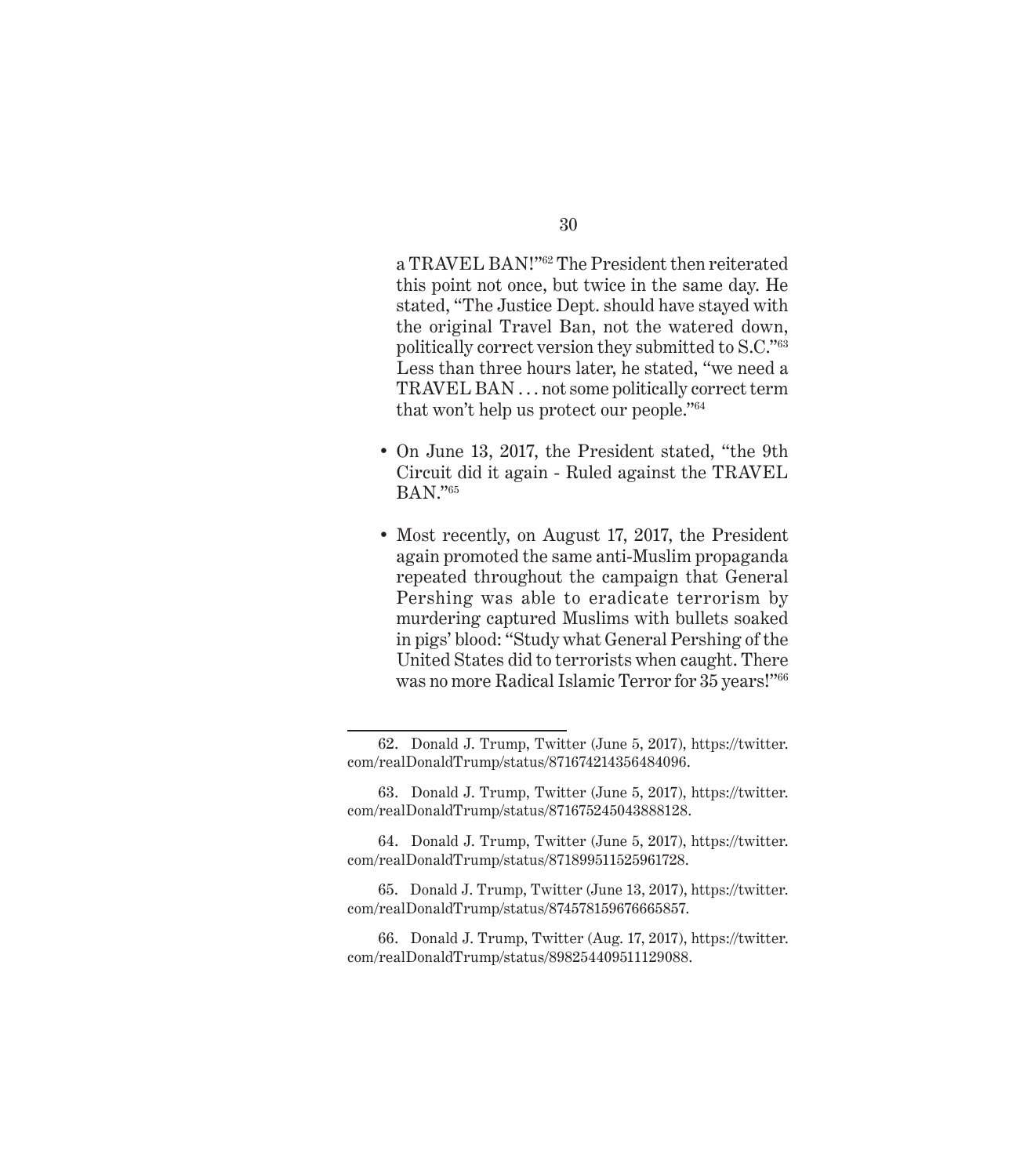Plainer evidence of animus against Muslims would be difficult to find. *See Dep't of Agric. v. Moreno*, 413 U.S. 528, 534 (1973) ("[I]f the constitutional conception of 'equal protection of the laws' means anything, it must at the very least mean that a bare . . . desire to harm a politically unpopular group cannot constitute a legitimate government interest.").67

The administration's proffered interest in securing our borders is also merely pretextual, as the Order is both under and over inclusive. A statute or rule that is under- and over-inclusive in burdening a constitutionally protected interest is not narrowly tailored to achieve

<sup>67.</sup> Even if this was not the purpose, the indisputable perception of sect favoritism violates the Establishment Clause. *See McCreary*, 545 U.S. at 883 (O'Connor, J., concurring) (finding violation of Establishment Clause because of "unmistakable message of endorsement to the reasonable observer"); *Cty. of Allegheny v. ACLU Greater Pittsburgh Chapter*, 492 U.S. 573, 593-94 (1989) ("The Establishment Clause, at the very least, prohibits government from appearing to take a position on questions of religious belief or from 'making adherence to a religion relevant in any way to a person's standing in the political community.'") (quoting *Lynch v. Donnelly*, 465 U.S. 668, 687 (1984) (O'Connor, J., concurring)). And the public perception of the original Executive Order is clear: it is a Muslim ban. *See* Public Policy Polling, *After 2 Weeks, Voters Yearn For Obama* 1, 4 (Feb. 2, 2017) (finding in poll conducted on January 30-31, 2017 that "52% of voters think that the order was intended to be a Muslim ban, to only 41% who don't think that was the intent"), https://goo.gl/1L5psC. *See also CNN/ORC Int'l Poll* 9 (Feb. 3, 2017) (55% think the Executive Order "is a ban on Muslims"), https://goo. gl/0xE98B. Although public polling regarding the new ban has not been conducted, "reasonable observers have reasonable memories, and our precedents sensibly forbid an observer to turn a blind eye to the context in which the [policy] arose." *McCreary*, 545 at 866 (internal citation omitted).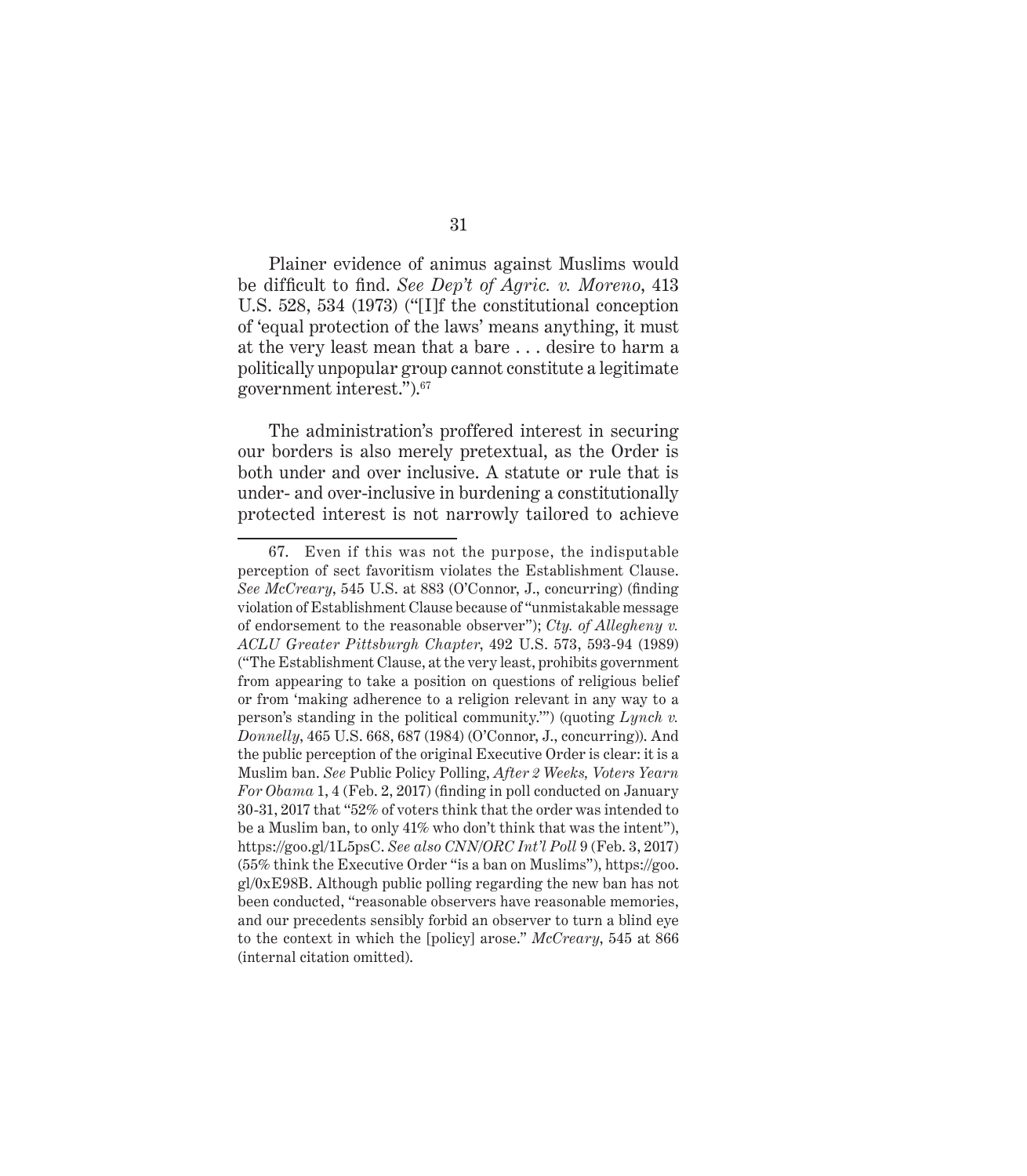a compelling state interest, as required to satisfy the Establishment and Equal Protection Clauses. *See, e.g.*, *Miller v. Johnson*, 515 U.S. 900, 904 (1995). The Executive Order recites that its purpose is to "protect" its "citizens from terrorist attacks," and asserts that the targeted countries were identified as presenting "heightened concerns about terrorism and travel to the United States."68 Yet by excluding hundreds of thousands of innocent refugees without a whiff of suspicion that they pose any danger, the Executive Order is wildly overinclusive. *See Romer*, 517 U.S. at 632 (law failed rational basis review where "its sheer breadth is so discontinuous with the reasons offered for it that the amendment seems inexplicable by anything but animus toward the class that it affects"). The Executive Order does not provide any process to determine whether potential immigrants or refugees pose a threat. It simply denies them the opportunity even to apply for admission based on their country of origin.

Furthermore, the Executive Order is dramatically under-inclusive. Despite the proffered interest in security, the Executive Order does not include on its list of affected countries any of the home countries of the perpetrators of the September 11th, 2001 attacks.<sup>69</sup> Nor does it include countries connected to the perpetrators of more recent

<sup>68.</sup> Executive Order § 1(a)-(b).

<sup>69.</sup> Pamela Engel, *Trump's immigration ban doesn't include the country most of the 9/11 hijackers came from*, Business Insider (Jan. 30, 2017), http://www.businessinsider.com/trumps-muslimban-saudi-arabia-911-2017-1 ("[T]he [initial] executive order doesn't apply to *any* of the countries where the 9/11 attackers were from.") (emphasis in original).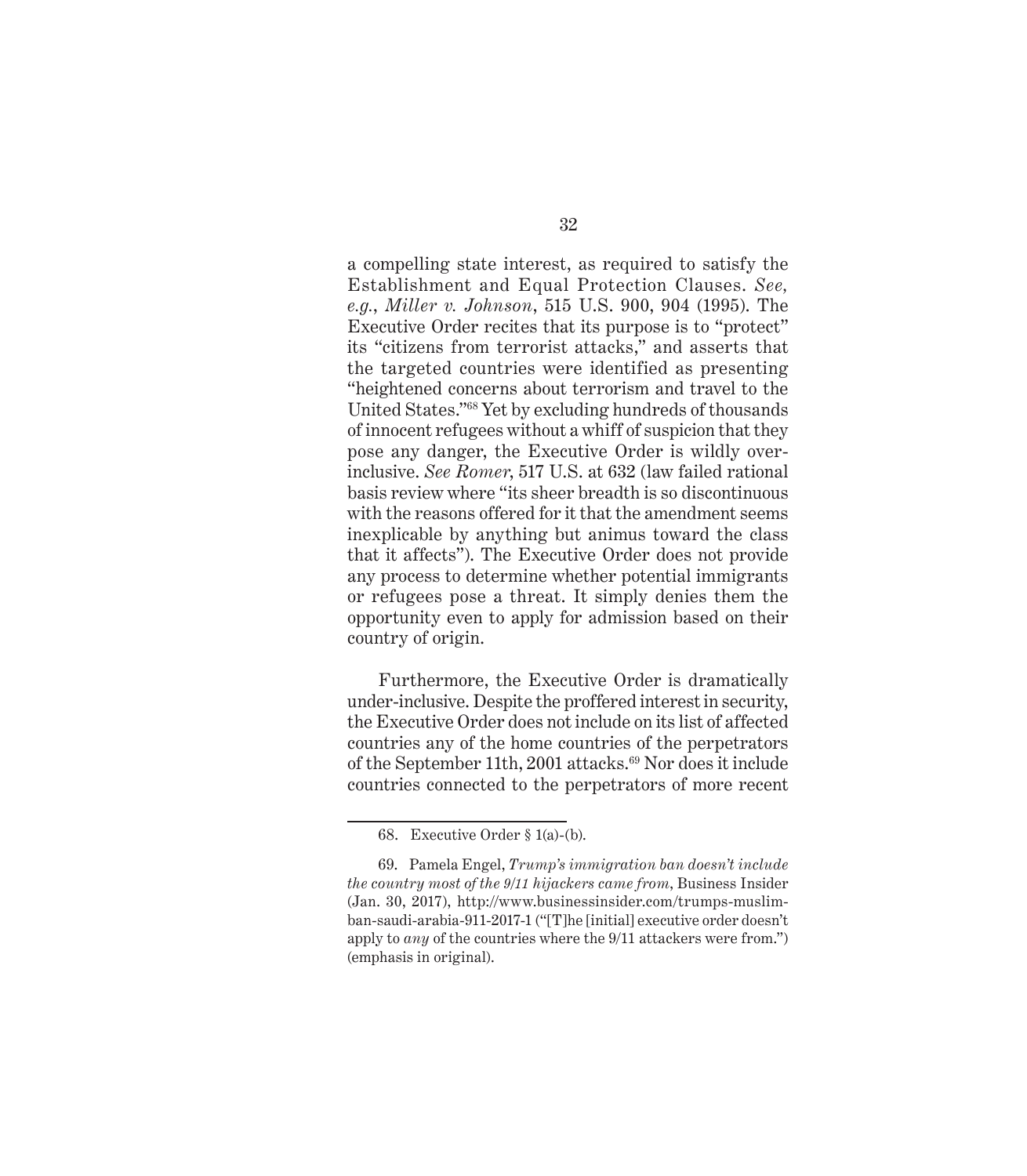domestic attacks in San Bernardino, New Jersey, New York, Orlando, or Boston.<sup>70</sup> Tellingly, the Executive Order does not include any of the majority-Christian nations that are listed by the State Department as "terrorist safe havens."71 *See Larson*, 456 U.S. at 244 ("[T]his Court has adhered to the principle, clearly manifested in the history and logic of the Establishment Clause, that no State can pass laws which aid one religion or that prefer one religion over another.") (internal citation and quotation marks omitted). That the Executive Order so clearly picks and chooses among countries whose residents could threaten the United States reveals that the administration's proffered interest is a pretext for discrimination against people of the Muslim faith, and is therefore invalid. *See Hialeah*, 508 U.S. at 543.

<sup>70.</sup> Eric Levenson, *How many fatal terror attacks have refugees carried out in the US? None*, CNN (Jan. 29, 2017), *available at* http://www.cnn.com/2017/01/29/us/refugee-terrorism-trnd/.

<sup>71.</sup> Chapter 5: Terrorist Safe Havens (Update to 7120 Report), U.S. Dept. of State, *available at* https://www.state.gov/j/ct/rls/ crt/2015/257522.htm.